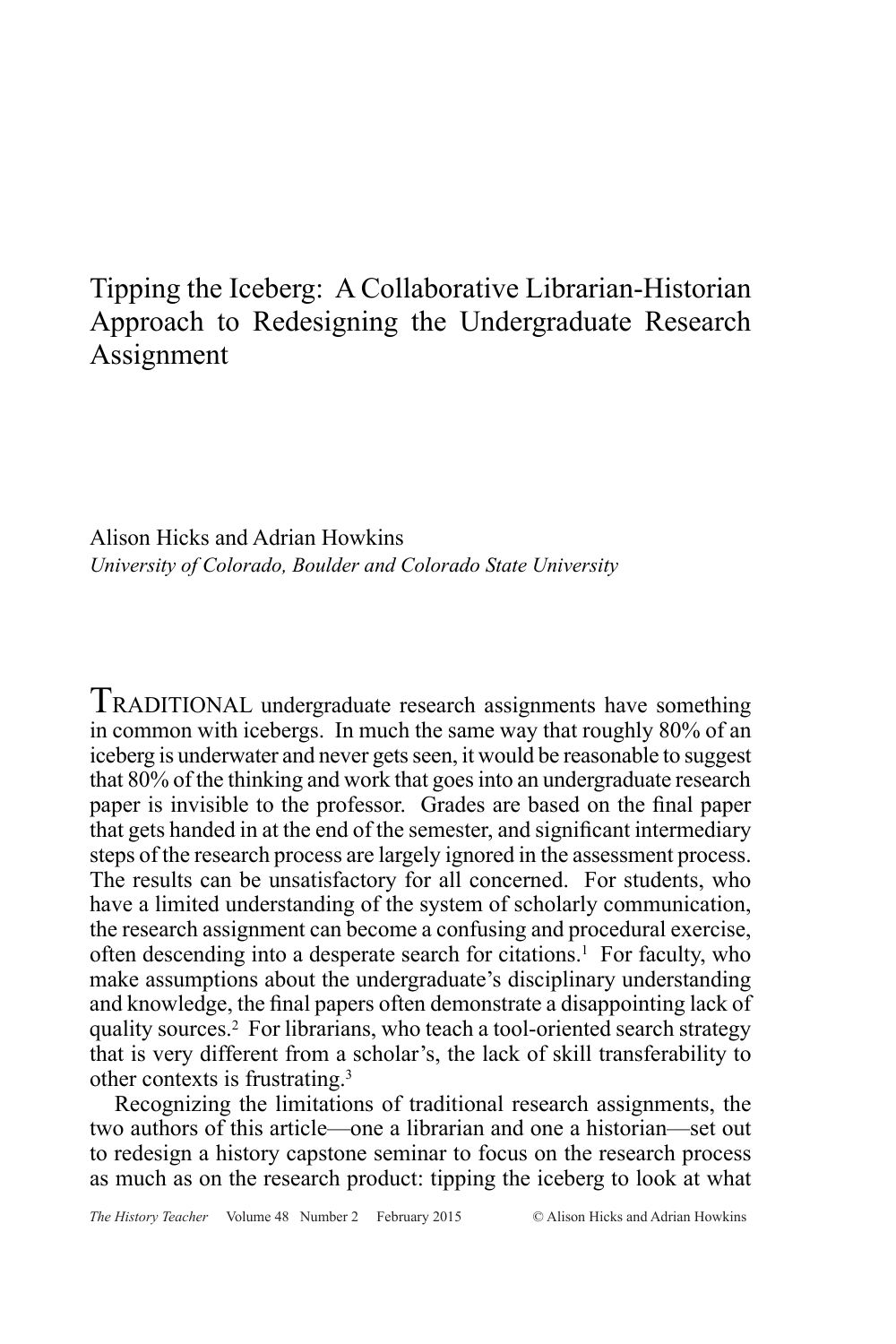is underneath. The central goal of this paper is to highlight the utility of a collaborative approach to course redesign, drawing upon both historical and information science perspectives. This paper describes the redesign process, assesses its effectiveness, and discusses ways in which this approach could be transferred to other historical research seminars and research assignments. Our iceberg analogy comes from the fact that subject material of the redesigned course was Antarctic history, the research specialty of the historian. The aim of this paper, however, is not to focus on the theme of the course, but rather to suggest that the collaborative course redesign conducted in this example can be applied to almost any history research seminar. The two authors of this article worked together to redesign the research assignment in an effort to slow down, broaden, and make visible the act of research. Recognizing that scholars have developed sophisticated personal information seeking habits and filters, the ultimate aim of the assignment would be to integrate students into the wider information seeking processes and "information environments" of professional historians. In this way, the class also recognized that information literacy is constantly developing, thereby emphasizing the integration of information literacy concepts *throughout* the semester.

Our innovative approach to redesigning the undergraduate research assignment was made possible by our collaborative approach. Each of us brought expertise and experience from our respective academic backgrounds that proved highly complementary for the task of redesigning the course. The historian brought subject knowledge and practical historical research experience, firmly rooted in a disciplinary background. The librarian brought experience of teaching subject-based information literacy and research interests in the field of digital scholarship and personal learning environments (PLEs). We found that there was substantial overlap between our approaches, especially between the traditions of rigorous source analysis within the field of history and the questions raised by critical information literacy (CIL). But we also benefited from a number of differences between our approaches. The historian was initially more skeptical (and largely unaware of) of recent developments in the field of educational technology. The librarian benefited from the ability to apply her expertise to the concrete "knowledge community" of Antarctic history. An important result of this collaboration was the application of emerging approaches to information studies—especially PLEs and CIL—to the teaching of a history capstone seminar. Yet, in conducting such a course redesign, both the librarian and the historian agreed that they could not be expected to master the specialized literature or language of each other's field, which is why the collaborative approach was vital.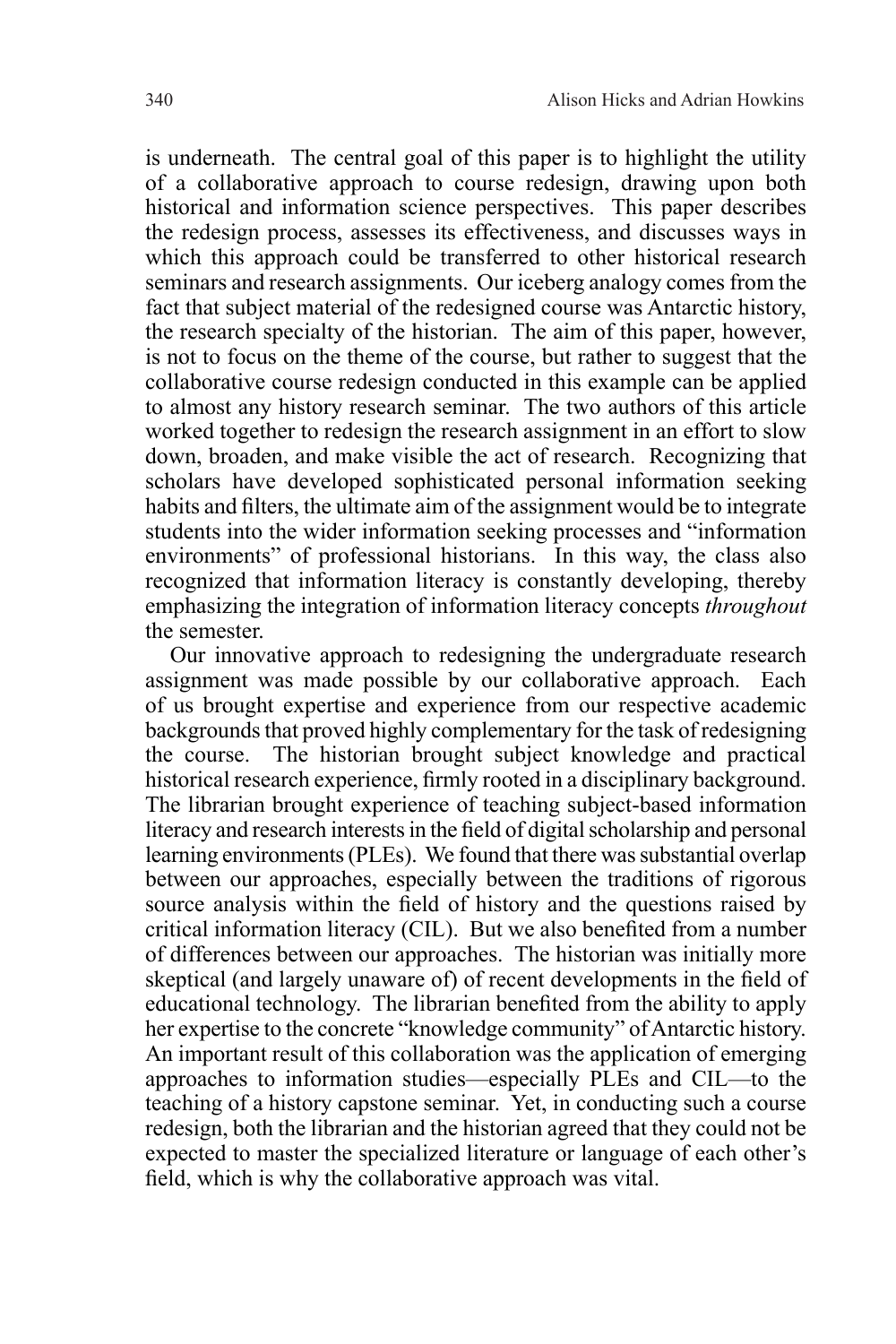Although the motivation for this course redesign came out of the authors' own dissatisfactions with the traditional research assignment, the changes that we made could be seen as a response to a number of articles that have been calling for change since the 1980s.<sup>4</sup> In particular, this article might be seen as a practical response to Dominique Daniel's call for the profession to bridge the communication gap between historians and librarians and to integrate the librarian into the "design and implementation of course activities."5 Through describing and analyzing our efforts at collaborative course redesign, this paper demonstrates not only that a collaborative approach to focusing on the research process is a practical possibility, but also that it can lead to the desired results in terms of student learning outcomes and course satisfaction. Due to the small number of participants in the class, as well as the lack of a control group, a definitive analysis of the "success" of the class is beyond the scope of this paper. But the positive responses we received suggest that a collaborative approach is indeed productive, and we hope to encourage future historian-librarian collaborations in similar course redesign projects in different history research classes.

The article begins with a brief overview of the place of HIST 492: History of the Antarctic Treaty System capstone seminar in the undergraduate curriculum at Colorado State University. It continues with an examination of the limitations on the traditional history research assignment. It then moves to explore "new approaches" in the field, including the guiding concepts behind this project, personal learning environments, and critical information literacy. The central part of the paper explores the changes that were made to the research component of HIST 492 in order to integrate information literacy throughout the semester. The paper uses a qualitative evaluative process to study the effect of the research assignment on student learning. By analyzing the students' assignment responses as well as reflective survey answers, the paper will facilitate an exploratory reflection on the use of alternative research assignments and their capacity to meet learner needs. Recognizing the somewhat specialized focus of an Antarctic history class, the conclusion will consider how the insights that were developed through this course redesign could be applied to other historical research classes.

#### **Antarctic History at Colorado State University**

The primary purpose of this paper is to examine the collaborative redesign of the traditional research assignment, rather than to focus on Antarctic history or the Antarctic history capstone seminar itself. An important argument is that with a little adaptation, the collaboration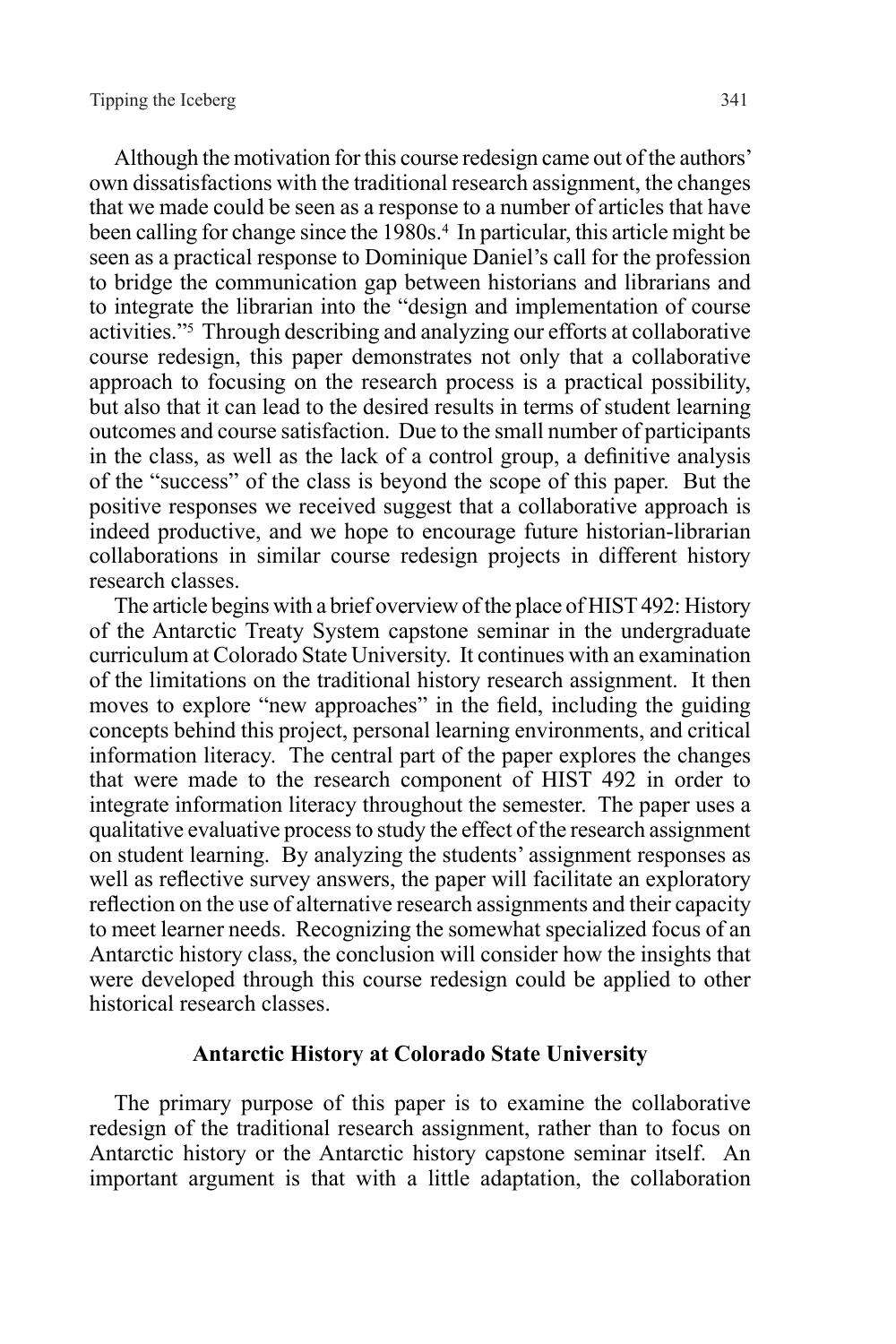between the historian and librarian that is discussed in this paper could usefully be applied to almost any undergraduate history research class. Nevertheless, for any collaborative redesign project to be successful, it needs to take into account the specific circumstances of the particular class in which it is to be conducted. Therefore, a brief overview of the position and content of the Antarctic capstone research seminar at Colorado State University is useful in order to situate this particular case study.

As a culmination of their historical studies, all undergraduate history majors at Colorado State University are required to take a semesterlength capstone seminar that is capped at fifteen students. Faculty are encouraged to teach courses in research fields that particularly interest them, and there is significant scope for innovation in topic areas and methodologies. Most, although not all, capstone seminars involve the writing of an extended research paper, which is often the students' first experience of original historical research. Although historical methods are covered in many of the upper-division lecture classes, there is no separate methods class. This means that there is often a fairly wide range of prior student research experience in any given class. Students who are double majors may already have taken another capstone seminar in their second field, and a number of upper-division history lecture classes are fairly research intensive. But other members of the seminar may never have written a paper more than ten to twelve pages in length and have had little experience in conducting primary source research. Capstone instructors are responsible for teaching research methodologies alongside subject content, and achieving a good balance between these teaching goals is key to a successful capstone seminar.

Building on research interests in the history of Antarctica, the historian author of this paper has been teaching the HIST 492: History of the Antarctic Treaty System capstone seminar since arriving at Colorado State University in 2008 (see **Appendix A** for a copy of the redesigned syllabus, including notations). The central learning goal of the course is to teach historical research processes to students through the supervised writing of an extended research essay (twenty to twenty-five pages), utilizing primary and secondary sources. The seminar aims to introduce students to the intersections of science, politics, and the environment in the modern history of Antarctica (roughly 1945 to present). In a reflection of the interdisciplinary nature of the field and the importance of personal learning, students are encouraged to choose a theme that has some overlap with other courses they have taken and with their broader academic interests. Previous classes, for example, have seen a student with a background in the history of architecture write a paper on the changing design of Antarctic scientific stations as well a student who had spent a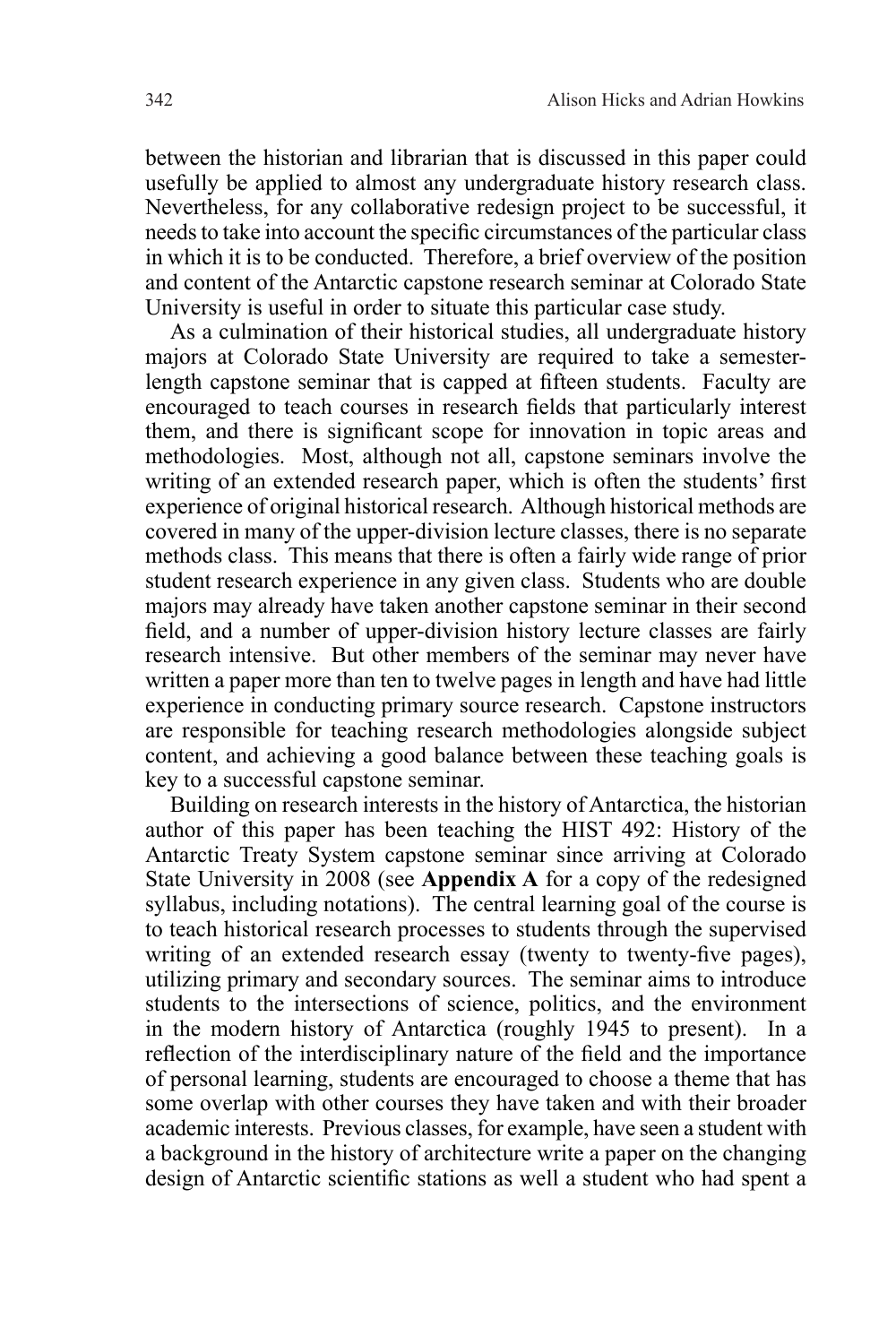semester abroad in New Zealand write about Antarctica as a location for developing Kiwi nationalism. The capstone seminar complements an upper-division lecture class (capped at forty-two students) on Antarctic History, and some students—two of the nine students in Fall 2012—take the seminar after previously taking the lecture class.

HIST 492 deliberately focuses on the "modern history" of Antarctica from 1945 onwards, in the period leading up to and following the signature of the 1959 Antarctic Treaty. This innovative international treaty saw sovereignty claims to Antarctica suspended for its duration, and the continent declared to be a region for "peace and science." Following the ratification of the Antarctic Treaty in 1961, a number of additional measures have been added, many focusing on conserving Antarctica's unique environment, and the Treaty continues to govern the southern continent today. One important reason for focusing on the modern period of Antarctic history in the capstone seminar is to differentiate it from the lecture course. Another motivation is that, unlike the history of Antarctica's so-called "heroic era" of exploration (lasting roughly 1895-1917), the modern period of Antarctic history has been relatively little studied, thereby giving students a genuine opportunity to study new topics and contribute to academic debates.

While Antarctic history is a fairly new field and its historiography is certainly less developed than many other historical subjects, there are a number of excellent books and articles on the subject. The two required texts for the class are Stephen Pyne's *The Ice* (1986) and Tom Griffiths' Slicing the Silence (2007).<sup>6</sup> These are supplemented by a variety of online academic journal articles and book chapters from e-reserves (see sample syllabus in **Appendix A**). Over the first half of the class, students read widely on the general history of Antarctica while thinking about and developing their research proposals. The purpose of this reading is to give all members of the class a firm background in the history of Antarctica, and in the historiographical debates. In the context of a capstone seminar, the limited extent of the historiography is actually a great advantage as students are able to get a good sense of the historiographical debates in a fairly short period of time. At the same time, students are able to see quite clearly that there are radically different interpretations of Antarctic history, with some historians, for example, viewing Antarctica as a "Pole Apart," with a distinctly different history from the rest of the world, and others seeing the continent as an integral part of wider historical themes such as imperialism, nationalism, the Cold War, and environmentalism.<sup>7</sup> By studying the historiography of Antarctica over the first few weeks of the course, students come to realize for themselves that there are still plenty of subjects to be studied, and they come to feel part of broader academic conversations.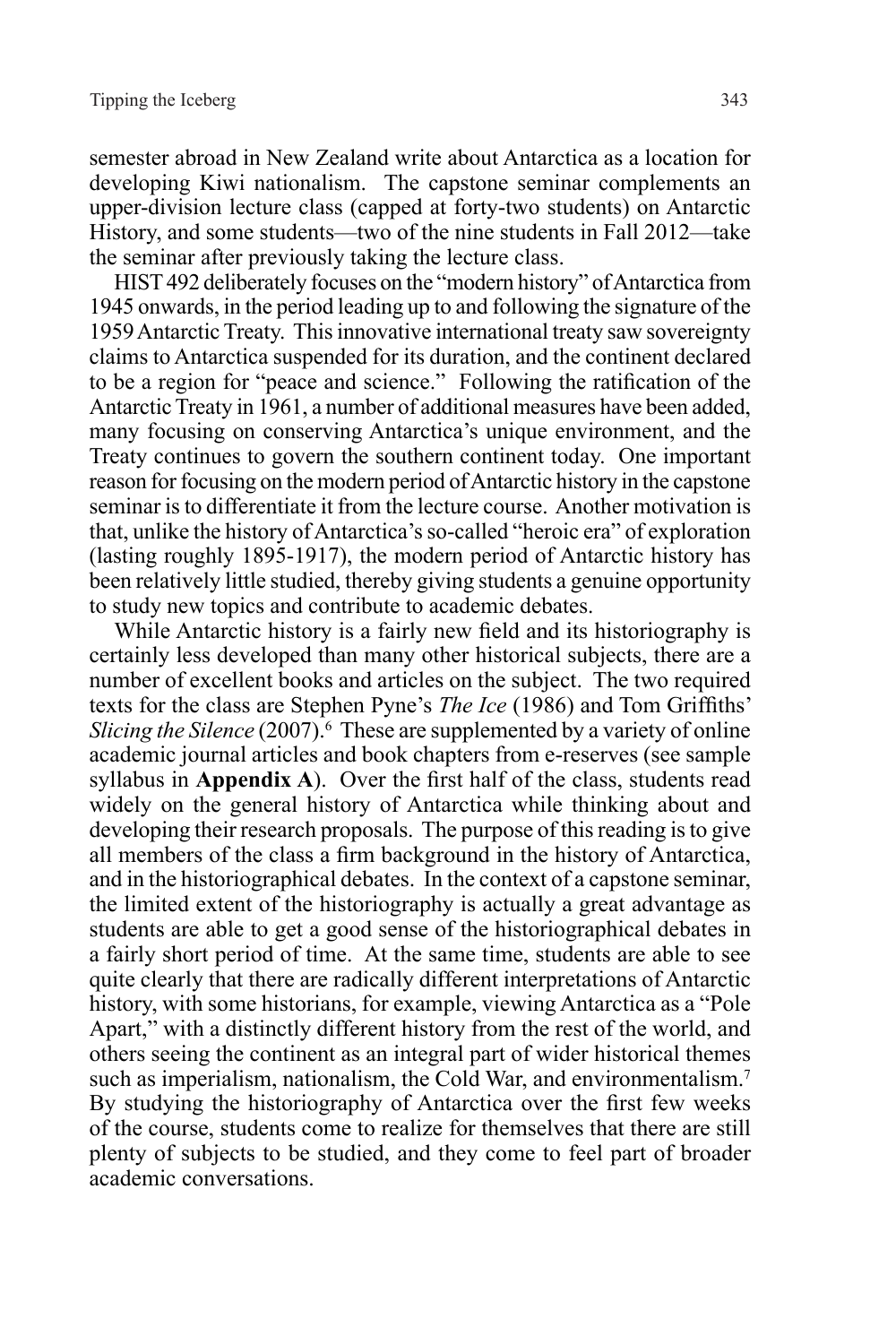The search for and interpretation of primary source materials are crucial aspects of any historical research class. Another reason for focusing on the post-1945 period of Antarctic history is that, with a little effort, there are plenty of primary sources available. Rather than handing students a primary source reader at the beginning of the semester, students are required to find their own sources through library research and online searching. There are numerous possibilities for finding primary sources relating to modern Antarctic history. The Antarctic Treaty Secretariat, for example, maintains an online archive of consultative meeting decisions and papers, while William Bush published a document collection covering the whole of Antarctic history, titled *Antarctica and International Law*. 8 Depending on the topic, student research is often supplemented by notes from archival research conducted by the professor, thereby giving some insight into the process of visiting traditional archives, such as Archives II at College Park, Maryland or the British Antarctic Survey Archive in Cambridge, England. Many other sources are only available in native web formats, such as blogs, wikis, and digital humanities projects. While primary source research has always been the foundation of this course, the diversity of sources means that the research process was one of the areas that benefitted most from the collaborative course redesign, which will be the focus of the remainder of this paper.

### **The Traditional History Research Assignment**

The research assignment is typically defined as a paper that "evaluates sources of information, relates the accounts of information to one another, frames an argument that ties them together, and either reveals something important about the sources themselves or develops into a new contribution on the same topic."9 The extended research assignment often has special importance within the field of history education, serving as a formal right of passage in the "capstone seminar" or "senior seminar" of an undergraduate's career. It is as close as most students get to acting and thinking like professional historians, with the goal of finding sources (often primary sources) to make an original argument. As such, many students base their opinions of the field of history as a whole on their experiences of the capstone seminar. In addition, many students base future career decisions—including the decision to apply for graduate school—on their performance in the extended research assignment.

Notwithstanding its importance to historical education, critics have questioned the role and usefulness of the research assignment, focusing on four major shortcomings. Firstly, the research assignment is criticized for being designed around the faculty member's formal model of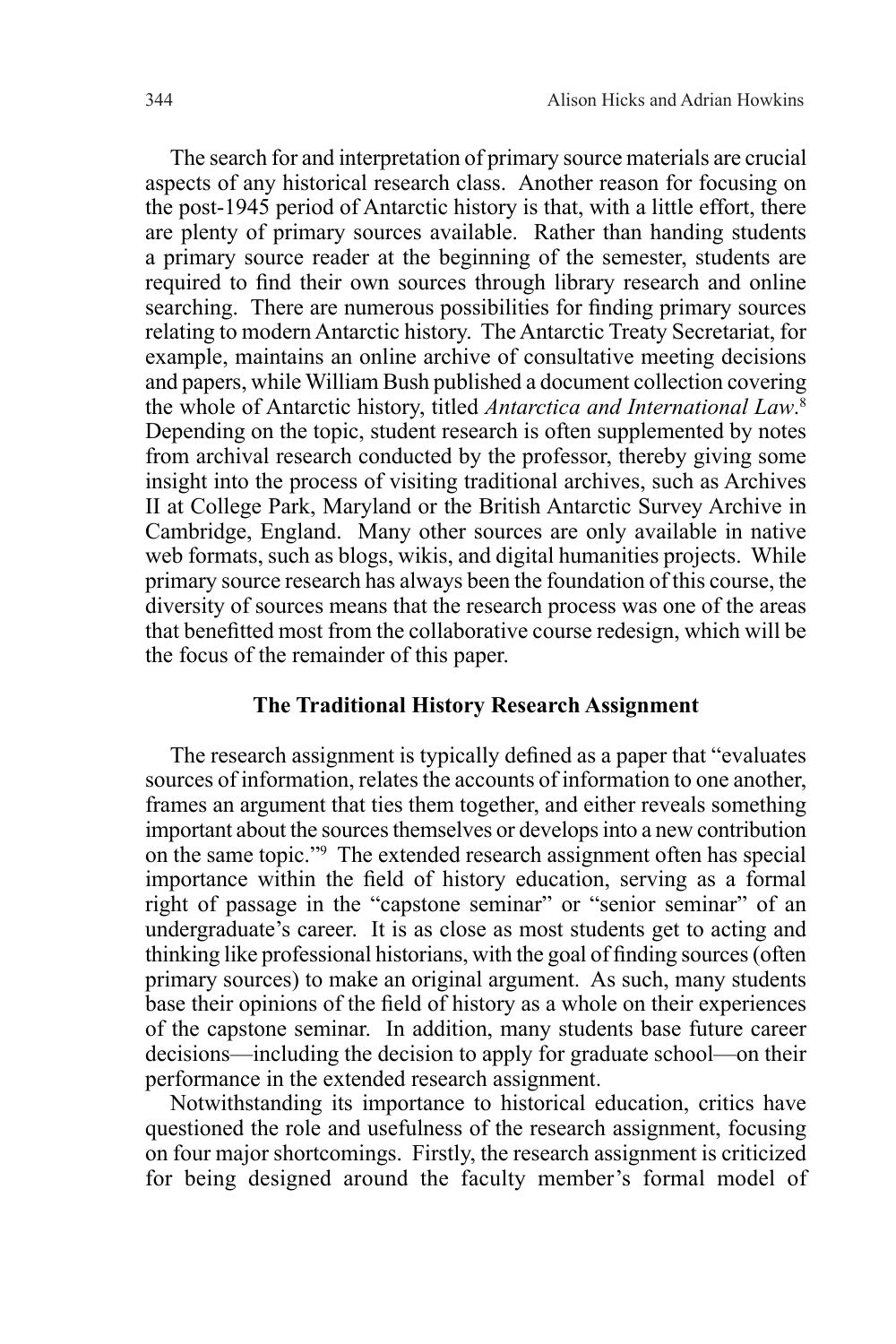research practice.10 Faculty have been immersed in historical practice for many years and show a high awareness of scholarship, publication trends, and key authors. This also tends to include a system of informal scholarly communication that relies more on "personal contacts and citation trails" rather than literature searches and librarian assistance.11 In contrast, students are just starting to delve into an area of interest and have little sense of who or what is important in the field. In this way, the traditional assignment fails to account for novice learning strategies or the development of personal information seeking habits.

A second and related criticism is that the research paper is too procedural.12 The rigid requirements about the number or type of sources in the paper makes research seem formulaic. In addition, as Barbara Fister points out "by making it sound as if the point of the paper is to find and use sources, we're practically *begging* them to patchwrite."13 The focus on locating materials also removes the human context, ensuring that research is seen as an isolated, individual act rather than a dynamic conversation that is shaped by people, values, and institutional cultures.14 In this way, the assignment fails to let students engage critically with sources.

Thirdly, the research paper is criticized for failing to adapt to new information realities.15 The decentralization and democratization of content has greatly broadened the scope of the information environment. Yet research papers, which tend to focus on traditional conceptions of knowledge such as the book or journal article, often fail to acknowledge the changing conventions of scholarly production, such as digital scholarship. In addition, scholarship into educational practices is beginning to acknowledge that this process of acculturation into a field constitutes important learning opportunities: "the things we say, the things we choose to read or view, the things we link to, the people we send messages to…constitute input to the learning network."<sup>16</sup> In this way, the traditional research assignment fails to acknowledge both the community's broader information landscape as well as the role of the wider system of thought in learning.<sup>17</sup>

A fourth criticism of the traditional research assignment is that, although library instruction is often specifically designed to meet the needs of the research assignment, the constraints on librarian assistance can also muddy the process.18 Limited by time, or lack of course integration, librarians tend to emphasize "a sequential, tool-oriented search technique" that is removed from the context of the discipline or larger research process.19 The emphasis on information retrieval also fails to accommodate the rhetorical dimension of research, for example, how to present and shape ideas.<sup>20</sup> In addition, by focusing narrowly on tools or textual sources instead of broader concepts such as the expert or networks of practice, librarians fail to teach the transferability of the research process.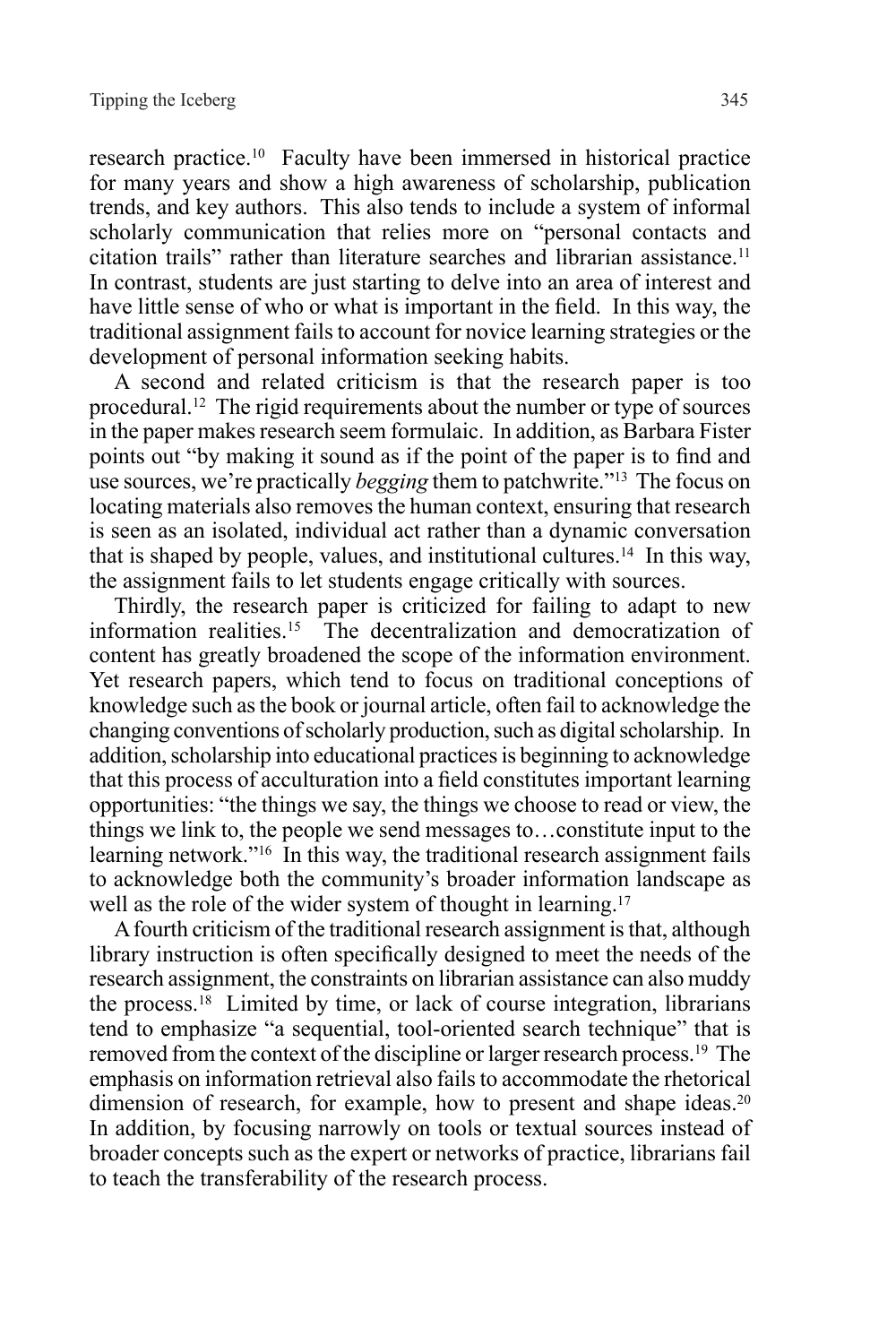#### **New Approaches to the Research Assignment**

Taken together, the various criticisms of the research assignment offer a substantial indictment of what is meant to be the "capstone" of a student's historical education. Despite these challenges, however, there have been surprisingly few attempts to design viable alternatives to the research assignment, or even to introduce new approaches. In part, this attests to the enduring utility of the extended research paper: there is little desire to abandon completely an exercise that is the closest that most undergraduates will come to doing "real history." But, with a few important exceptions, this failure to innovate also attests to a certain inertia within the field, which could have potentially damaging consequences. Several articles have touched on methods for improving the history research paper, which include publishing for an external audience, making the scholar's research process visible, and learning through the creation of knowledge communities.<sup>21</sup> Other articles have called for greater collaboration between librarians and historians.22 Only a very small number of articles, however, have focused explicitly on the student's research process or the changing nature of digital scholarship and practice on the history research assignment.

Much of the thinking about new approaches to research assignment design has taken place in the fields of education and information studies. The fields have their own language and literature, which may be quite unfamiliar to most historians. This unfamiliarity is one reason why a collaborative approach to course redesign is so important. From a librarian perspective, research assignment problems have tended to be addressed either by holding faculty design workshops or by providing advice via handouts.23 Books such as the 2012 edition of *The Information-Literate Historian* have attempted to engage some of the problems seen in information literacy assignments by providing an in depth, if functional approach to historical research. However, a few librarians have attempted to create alternatives to the research paper. Deitering and Gronemyer provide one of the more interesting examples when they focus on the participatory web as a site of scholarly knowledge construction, and an alternative to the peer-reviewed article. For them, understanding "where scholars' conversations about research in disciplines are happening online should be subject area knowledge nearly as essential as knowing which databases and journals cover particular subjects"—though they unfortunately limit their research to blogs.<sup>24</sup> As such, while this literature proved useful in thinking about approaches to course redesign, two complementary concepts from outside the field of history proved to be more helpful in guiding our thinking: personal learning environments and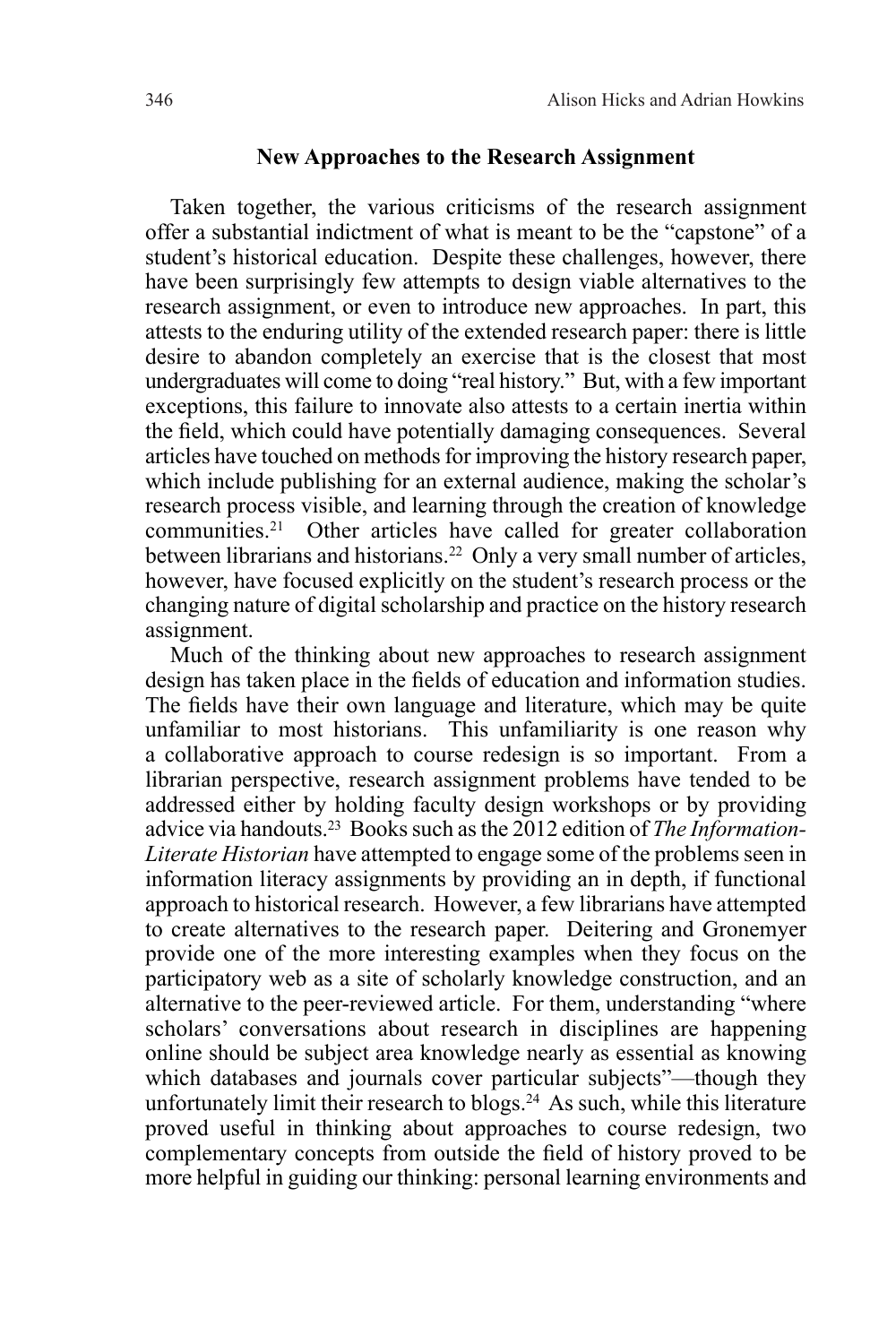critical information literacy. The concepts would guide the design of a revised research assignment without eliminating it completely.

The personal learning environment (PLE) developed from the field of educational technology in order to facilitate modern learning environments as well as to respond to changing learning needs.25 While the PLE is hard to define, it can be described as "the tools, communities and services that constitute the individual educational platforms learners use to direct their own learning and pursue educational goals."26 The PLE represents an information or learning environment, a space where the learner can process all the formal and informal sources as well as digital and analog objects that contribute to learning. In this way, it is "a tool intended to *immerse* yourself into the workings of a community."27 In other words, the PLE creates a framework for students to be integrated into and participate in the information environment of a community; using the same tools, processes, and resources to learn the characteristics and conventions of disciplinary practice. At the same time, the PLE respects the personal nature of learning and its effect on learner identity, for example. As such, the PLE can also contribute significantly to the development of lifelong and self-regulated learning, core elements of twenty-first-century educational goals. In this way, it is clear that there are significant parallels between the PLE and the idea of developing academic information seeking habits; thinking like a historian rather than merely learning about it. While many educators have written about various implementations of the PLE in an academic context, it has not yet been employed as an approach to rethink the research assignment in higher education.28

Critical information literacy (CIL), on the other hand, comes from the field of library and information science. Traditional information literacy is defined by the Association of College and Research Libraries (ACRL) as the ability to "locate, evaluate, and use effectively the needed information."29 However, while this definition is relatively well known, a growing number of critics are questioning the overly functional and decontextualized nature of these standards. In response, CIL draws from critical information studies and critical pedagogy to question "the social construction and cultural authority of knowledge; the political economies of knowledge ownership and control; and the development of local communities' and cultures' capacities to critique and construct knowledge."30 In other words, information literacy can no longer be limited to knowing where to click in the key databases of the field. Instead, CIL refocuses information literacy around a knowing of one's information environment through a critical examination of, for example, the social practices involved in the creation of knowledge, the "global flows of information,"31 and traditional conceptions of scholarly authority and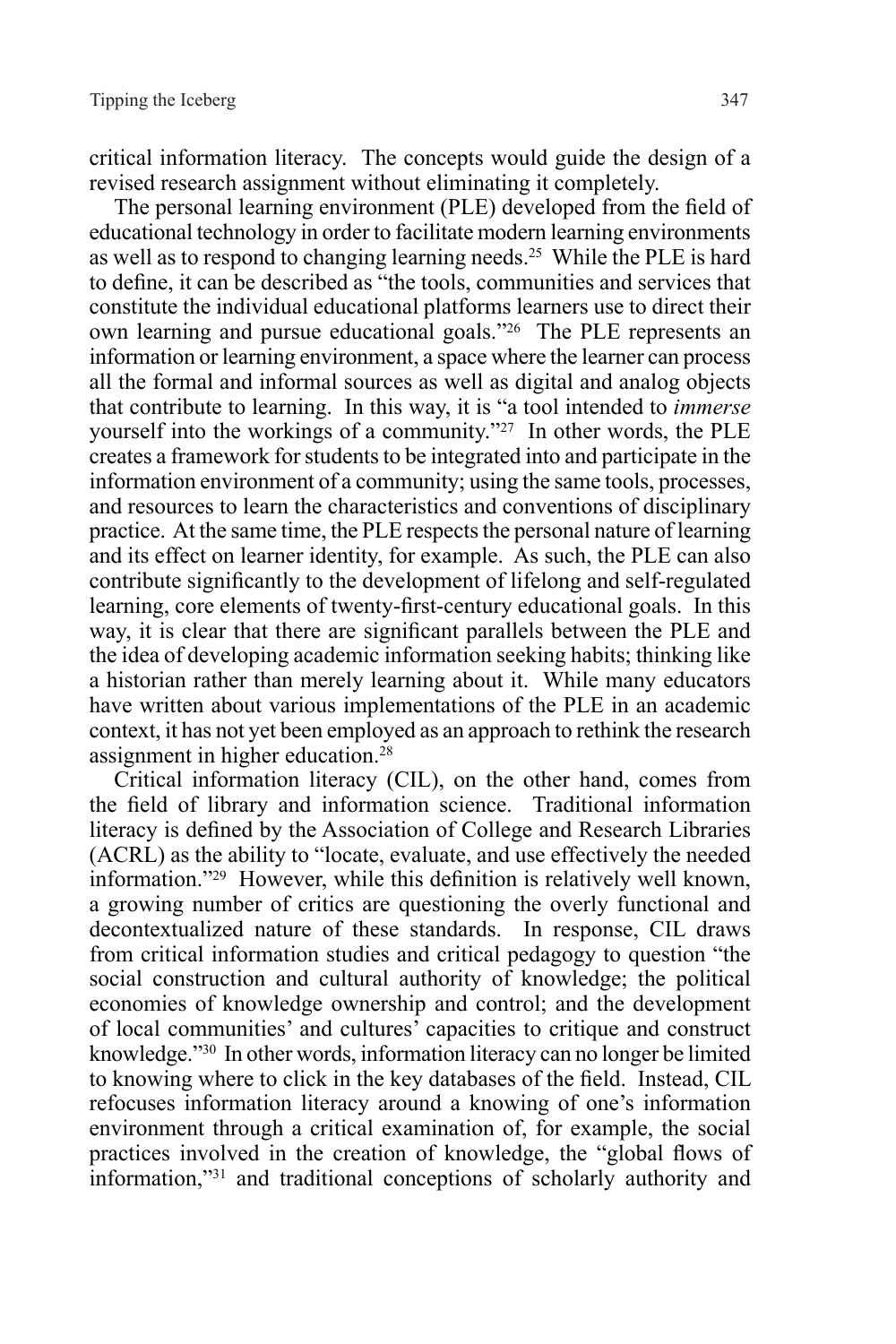validity.32 By treating the information environment holistically, CIL aims to develop the learner's information literacy through adopting a critical disposition towards information and knowledge rather than a tool-based skill set. In this way, it is clear that CIL has much in common with historical methodology.

## **Redesigning HIST 492: History of the Antarctic Treaty System**

Recognizing both the enduring importance of the extended research paper and the criticisms it has received, the authors of this article set about redesigning the HIST 492: History of the Antarctic Treaty System at Colorado State University. The Fall 2012 collaborative course redesign described in this paper was the fourth time this class had been taught. When this course had been taught on previous occasions, a "one-shot" library session that covers the library basics complements the historian's lecture on finding and using historical sources. Like many similar capstone seminars, students are encouraged to meet one-on-one with the professor to discuss sources and arguments. Students submit a draft of their paper to the professor in week ten, two-thirds of the way through the course. This is read by the professor and handed back to the students, with fairly extensive comments about sources, structure, and argument. Following the return of their draft papers, students are required to give a ten- to fifteenminute presentation of their paper to the rest of the class sometime over the course of the next two or three weeks, followed by another fifteen to twenty minutes of group discussion. One of the aims of this presentation is to give students the sense that they are researching and writing for each other, rather than just the professor. On the last occasion that this course was taught in Fall 2010, the professor integrated a course blog into the class in an effort to encourage students to share ideas and resources among themselves, and to give the sense that they were part of a shared "learning community." All of these strategies were maintained in the redesigned course that was taught in Fall 2012 (see **Appendix A**).

With the exception of the single library instruction class, however, previous iterations of this course had not made a sustained effort to integrate information literacy teaching. This led to the experience of several of the shortcomings discussed above. The library instruction class was seen as being separate from the rest of the teaching. It was taught by a different instructor in a very different style from the rest of the class. As a result of the short period of time allotted to library instruction (forty-five minutes to an hour), the emphasis was perhaps inevitably on the "tools" needed to find information, rather than the skills needed to evaluate that information in its wider context. Even the fact that the class was taught in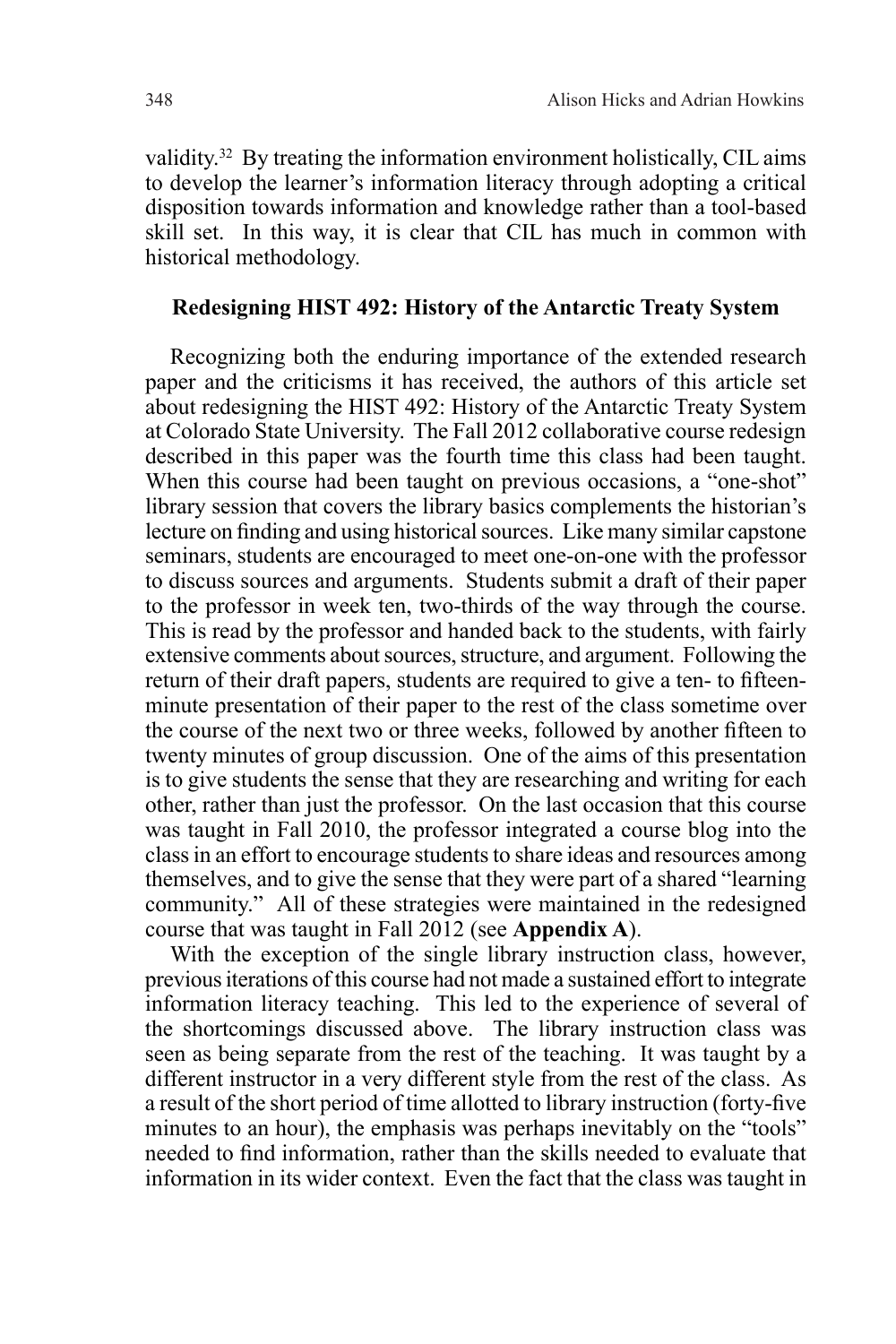the library away from the usual classroom added a sense of dislocation to the exercise. As a result, the prepackaged "library class" added little—and potentially even subtracted from—the course goal of getting students to "think historically." Students tended to see themselves as onlookers rather than participants in the academic conversation, unaware of how fluid that conversation actually is.

Understanding that information literacy plays an important role in the development of a professional community's identity and practice, the central goal of the course redesign was to address information literacy throughout the class rather than in one fifty-minute session. In this way, the course redesign aimed to develop students' ability to engage critically with networked or Internet-based information landscapes. As well as providing a more authentic learning experience, we thought that the engagement with a broad array of sources would prove to be more transferable to future student career and professional goals. We hoped that this approach would mean that students would see the research process as an intellectually stimulating and worthwhile end in itself, rather than just seeing research as a means to an end. These information literacy skills would then hopefully be taken away and used, rather than simply being forgotten about once the final paper had been handed in and grades returned. With these goals in mind, four major changes were made to the course.

Firstly, the instructors introduced a new practical research assignment (see **Appendix B**). Drawing on concepts of the PLE, students were asked to post at least four information sources that represent key elements of the historian's wider information seeking process. These are information filters that a historian has built up through experience; part of the research process upon which the historian's formal scholarship draws. In this assignment, this included an expert or knowledgeable person about the topic, a journal related to the topic, a blog (or informal source) related to the topic, and an organization or community that works on or has contributed to the topic. Students also had to provide a brief analysis of each source, in which they consider how they found the source, why they chose it, how each source would contribute to the paper, and the connections between this source and others they had found. During class, the students discussed these sources and a grade was allocated for student contributions to the class library. In this way, instead of just leading the student to a context-free database, the assignment helped students practice engaging the process or the filters that a scholar would use. It also taught students to negotiate multiple streams of information, a key skill for the information age. In addition, allocating a grade to this section ensured that students recognize the worth of developing these information seeking competencies. It also provided a useful way of giving early feedback on their research approach.<sup>33</sup>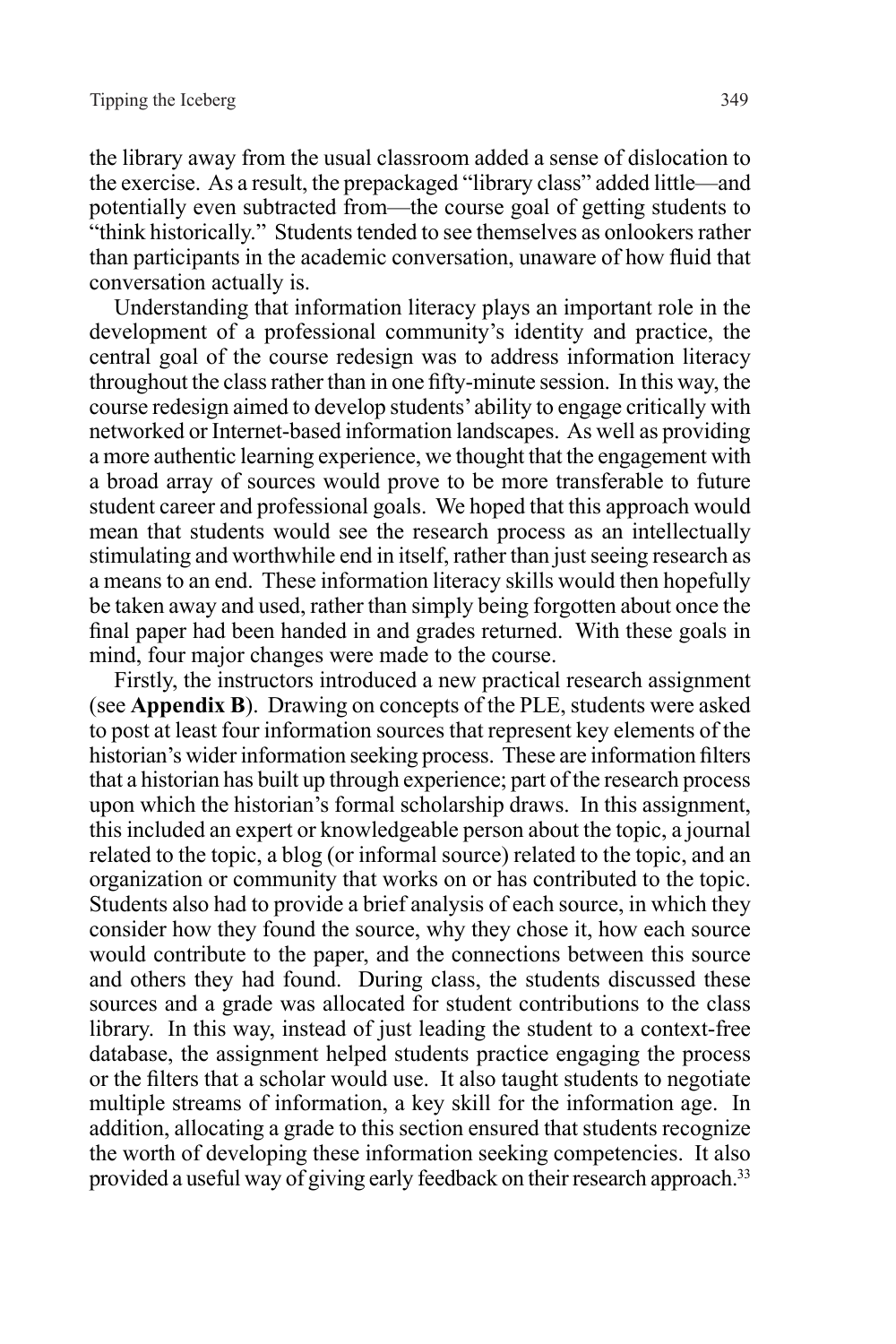Secondly, and over the course of the semester, the instructors asked the students to answer a series of confidential reflective prompts (see **Appendix C**). This was another new aspect of the class, but questions aimed to help students engage with their topics as well as to understand their position or stage in the research process. Questions were also designed to prompt students to think more critically about aspects of the information seeking process. The first survey was administered before the graded exercise to assess needs and prior knowledge, the second took place mid-way through the class to assess student development, and the third was assigned towards the end of the class to enable a reflection on the entire process. As each survey was private until the end of the semester, no grades were allocated for the reflective portion of the class. In this way, the assignment used reflection to make the research process more visible to the student, thereby breaking it down and making it more approachable and achievable. In addition, the assignment also helped model the importance of being aware of one's learning experiences. New approaches to online education such as Massively Open Online Courses (MOOCs) demonstrate that students will only need to become more self-regulated in their learning.<sup>34</sup> As such, the assignment also helped to develop a core element of digital literacy and lifelong learning.

Thirdly, and as a vital part of the redesigned assignment, information literacy was explored through class time as well as through specific exercises. Recognizing that information literacy (IL) is constantly developing and allowing for the non-linear and changing nature of research, the structure of the course dedicated the second half of each class period to practical aspects of thinking historically through reading, research, and writing. This meant that the professor placed the research process as they key class discussion topic on four occasions, rather than just once as was the case in previous iterations of the class, thereby ensuring that the research process was addressed throughout the semester (see **Appendix A**). In addition, the professor encouraged office hour consultations about student research challenges. In this way, the design of the class moved away from treating information literacy as a finite skill against which students could be inoculated in one session.<sup>35</sup>

Fourthly, the librarian was an integral part of the entire class. Beyond co-designing the assignment and assessment methods, she also designed a small library of video tutorials to help students tackle the unusual research assignment. These were produced using the free screencast software, Jing, and included videos about finding journals, tracking informal sources, and locating organizations. The videos complemented the specific online course webpage, which highlighted various Antarctic research tools and was produced for a previous iteration of the class. She also provided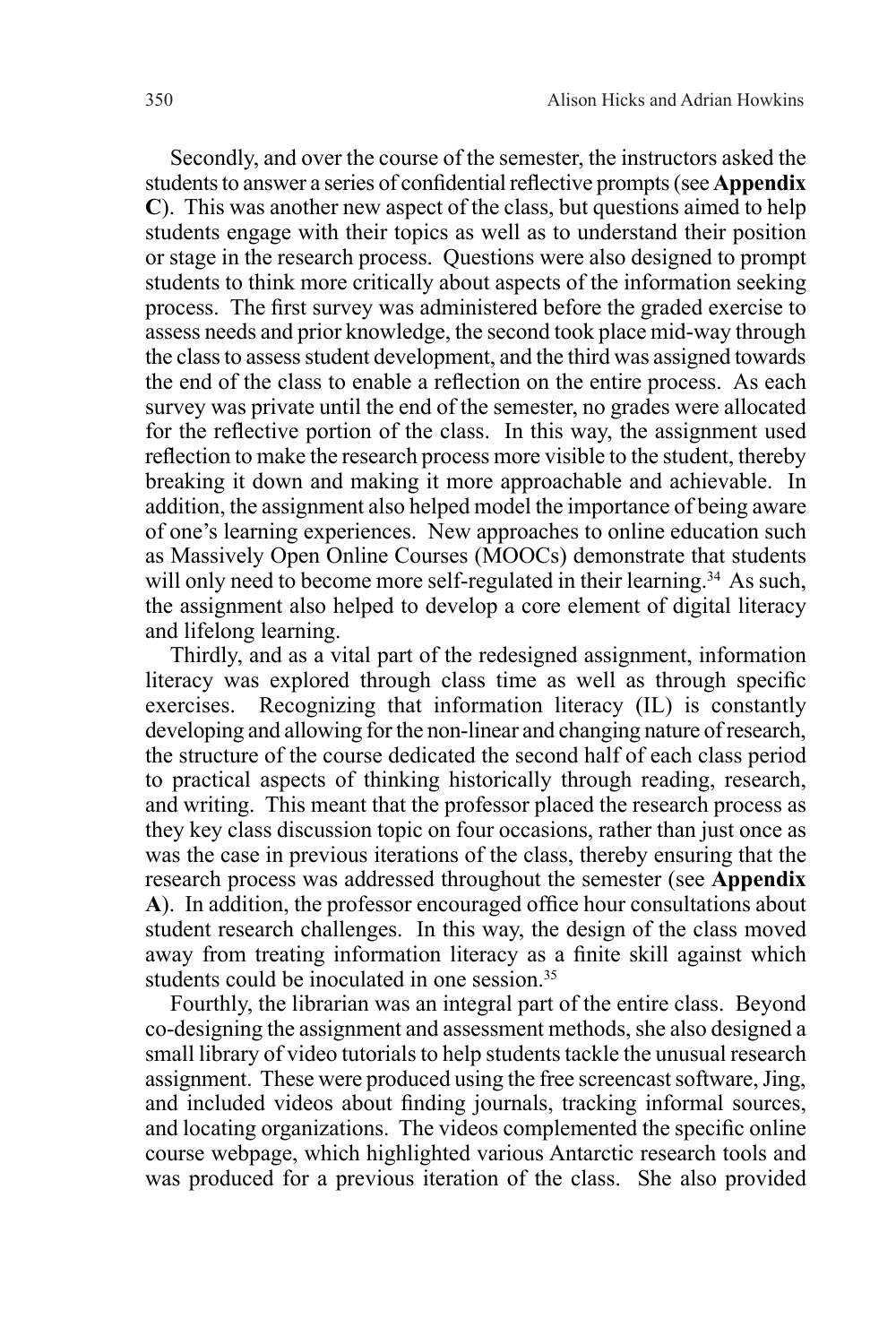a detailed research assignment handout (see **Appendix B**). Drawing on a study from Project Information Literacy, the handout attempted to address the meaningful information that students needed to complete the assignment, rather than a focus on the mechanics of the assignment.<sup>36</sup> This included further emphasis on the situational and information gathering context of the assignment rather than the mechanics. The librarian also made herself available for individual research assistance, including her e-mail address on the handout, and offering to hold individual research consultations via Google Plus, an online space that allows for video chats and collaborative document editing. Lastly, the librarian was also responsible for grading the research assignment in consultation with the professor. In this way, the librarian could move beyond the role of the guest lecturer to form part of the learning community and enable a greater focus on the information environment.37

### **Student Responses**

In order to assess student responses to this re-designed course, we obtained IRB approval to conduct three questionnaires, and to quote from the research assignment. Nine students were enrolled in this class, four female and five male. All of the students were history majors and either juniors or seniors. Two students had previously taken the professor's lecture class on Antarctica. Research topics chosen by the students included a variety of domestic and international themes, such as British Antarctic policy; Japan and Antarctica; and Antarctica and the Third World. After the class had finished, analysis of the research assignment responses as well as the reflective prompts was carried out. Responses were coded and analyzed by the librarian and the professor in order to discuss whether the assignment and associated reflective prompts helped develop the students' critical engagement with the Antarctic information environment. Video statistics were also gathered, as well as student feedback on the research paper handout.

Student answers to the first questionnaire/reflective prompt showed that at the beginning of the class, students had a fairly tentative grasp of historical research. Comments demonstrated student inexperience, including fears about locating information ("Where is the best place to find sources?") or managing the wider process ("I am still in the process of formulating a thesis."). Answers demonstrated that students had little sense of ownership of the process, showing limited ways of experiencing evidence ("I just want to know what aspect of my topic I can clarify." and "The questions that I have about my topic are whether or not I am taking the correct approach to my argument."). Answers also indicated that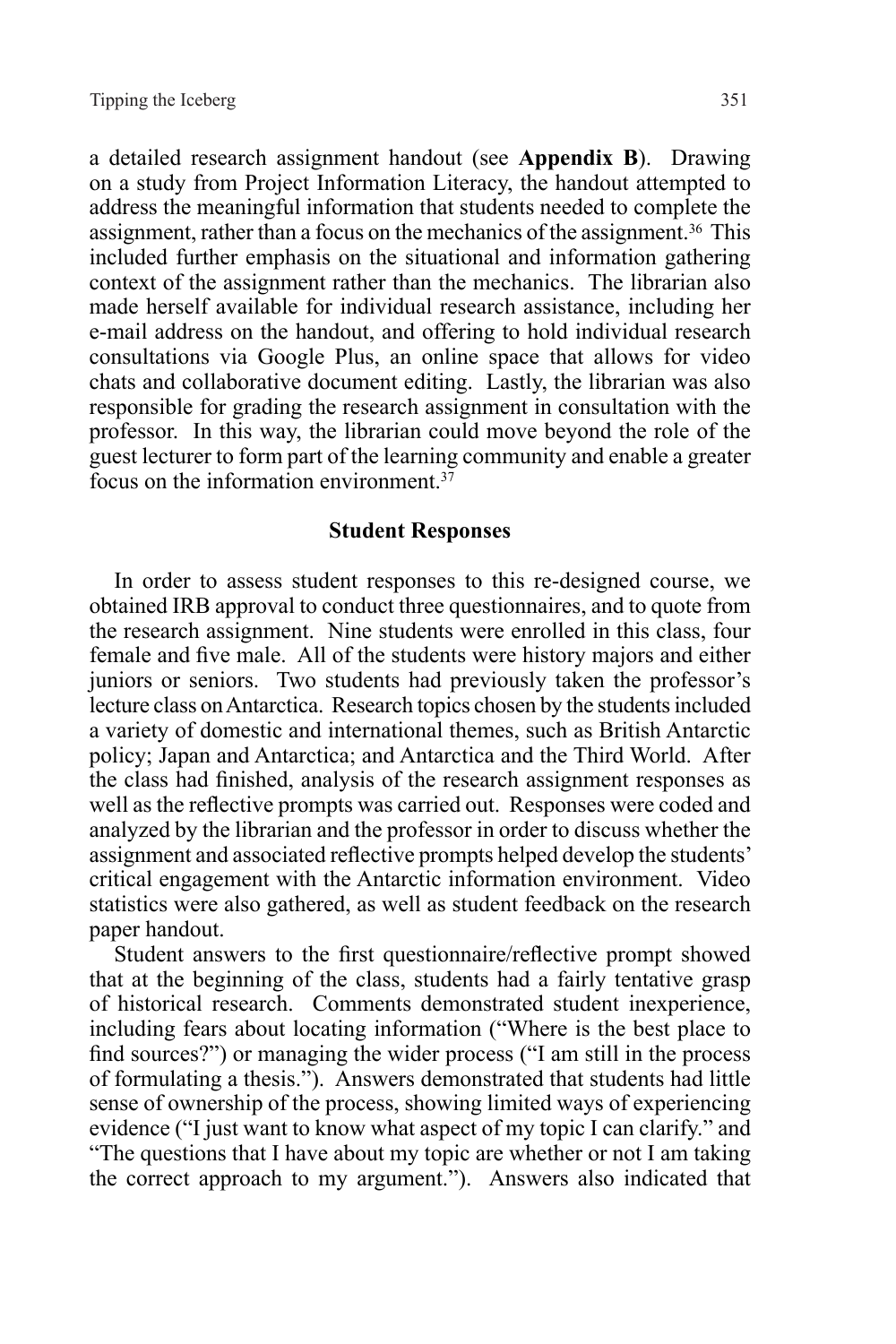research was seen as a procedural task, or one that had "right" and "wrong" sources ("I also need to know where I can find better and more definitive sources."), rather than recognizing that source evaluation, interpretation, and meaning making plays a role in research too. This mirrors Fister's claim that students find research to be isolated and static, or a representation rather than an exploration of knowledge.<sup>38</sup>

After several more weeks of reading and research in which most students clarified their topic, the members of the class were required to conduct the practical research assignment—worth 10% of the course grade. Students responded well to this exercise, posting blog entries of between 500-1600 words that analyzed four different kinds of sources as discussed above. In particular, students showed growing confidence analyzing and assessing the contribution of both blogs and informal sources to their research papers ("The siginifcance [*sic*] of this blog, though, is the mood of the blog. The blog has a heroic feel to it that is similar to that of the heroic age in the early 20th century."). It was also clear that students found much value in learning to analyze informal sources ("I've learned that casual sources (blogs, websites, etc.) can be useful sources…so long as I address the questions concerning bias and credibility of the author."). As Radia and Stapleton point out, information production is greatly influenced by technology and, as such, "investigating the relationship between scholarly research and the new media is imperative not only for inquiring into the potential bias and rhetorical nuances of unconventional sources, but also to teach students how to critically assess different types of information."39 In this way, the assignment was key for helping students come to a deeper understanding of a broad selection of material.

The mid-class reflective prompt was assigned after the practical assignment, but before the students received feedback or had a chance to utilize the findings of their research analysis. By this time, most students indicated that they had started to experience some of the problems associated with Antarctic research, such as a lack of traditional sources ("I haven't found much useful information in any of the academic databases, probably due to the nature of my topic."). Notwithstanding, students demonstrated a great deal more confidence with the research process as they talked fluently about the significant changes they had made to their initial search process to overcome these problems. They also demonstrated that they had started to grow as researchers, recognizing the importance of their own evaluation and voice ("I have had to do the research on my own comparing sources which do not talk about Antarctica at all to sources which talk about Antarctica.").

However, somewhat surprisingly given their impressive answers to the practical research assignment, responses to questions about a source's trustworthiness were still fairly superficial. Most students indicated that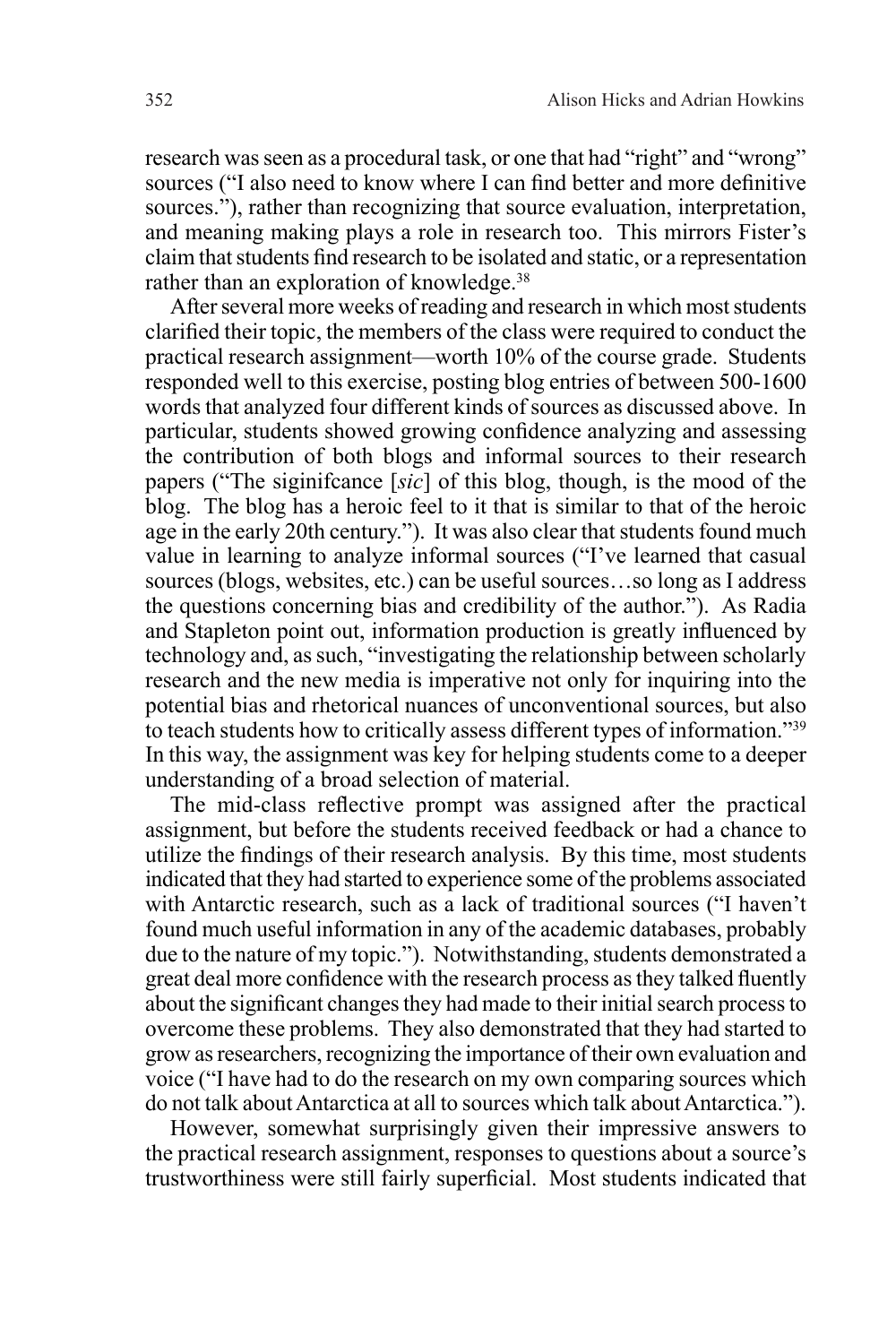they used the source's external characteristics to judge its trustworthiness, such as where it was found ("I trust all of my information simply for the fact that the search engines I have used were scholarly."). Students also checked the author's credibility ("[I] do not trust people who do not have the scholarly recognition as some of the more notable scholars on the issue.") and whether the sources were peer-reviewed or not. While these are important aspects of academic discourse, this "checklist" approach to evaluation fails to show a true critical analysis of sources. In addition, some answers showed that some students were still having trouble seeing the bigger picture, demonstrating limited ways of building argument ("Hopefully that will help balance out the additional material.").

By the time of the third reflection, which was carried out in the penultimate week of class, students showed far more confidence and critical judgment. When asked again about expertise, students indicated that their perception of trust had broadened to include an analysis of motivation, evidence, and the audience. They perceived an expert as "someone who had a lot of experience in the region, or someone who has studies [*sic*] the field or topic extensively" and started questioning experience and motive ("Is it all from second hand materials or are they actually on the ground doing fieldwork?"). As such, by the end of the course, students moved from what Bruce, Edwards, and Lupton refer to as surface signs of authority, to considering "ideas, opinions, perspectives apparent in source, quality, style and tone of writing"—a far more meaningful framework for source evaluation.40 This could also be linked to growing student understanding of the worth of their contribution to the field of Antarctic history, and their role as producers or creators in the process, instead of as outsiders or onlookers.

Students also demonstrated that they had learned to draw connections between experts, journals, and informal sources, reproducing the scholar's citation trail ("I discovered Quigg through a bit of an old fashion method of looking at books (Particularly Pyne) that had been written about the Antarctic and seeing who they were referencing."). It was clear that this was a novel experience for many students ("Having been forced to look at largely primary sources, make inferences, and draw conclusions to connect dots that haven't necessarily been connected before was a very different kind of experience (but a good one)."). In this way, students also demonstrated a much wider understanding of the scholar's research process; the idea that "sources are real people talking to other people" and that scholars connect their ideas with others' through the citation network.<sup>41</sup>

The fact that student responses to the information literacy questions became increasingly sophisticated over the course of the semester suggests the validity of our integrative approach. One of our most interesting findings was that student understanding of source analysis through the confidential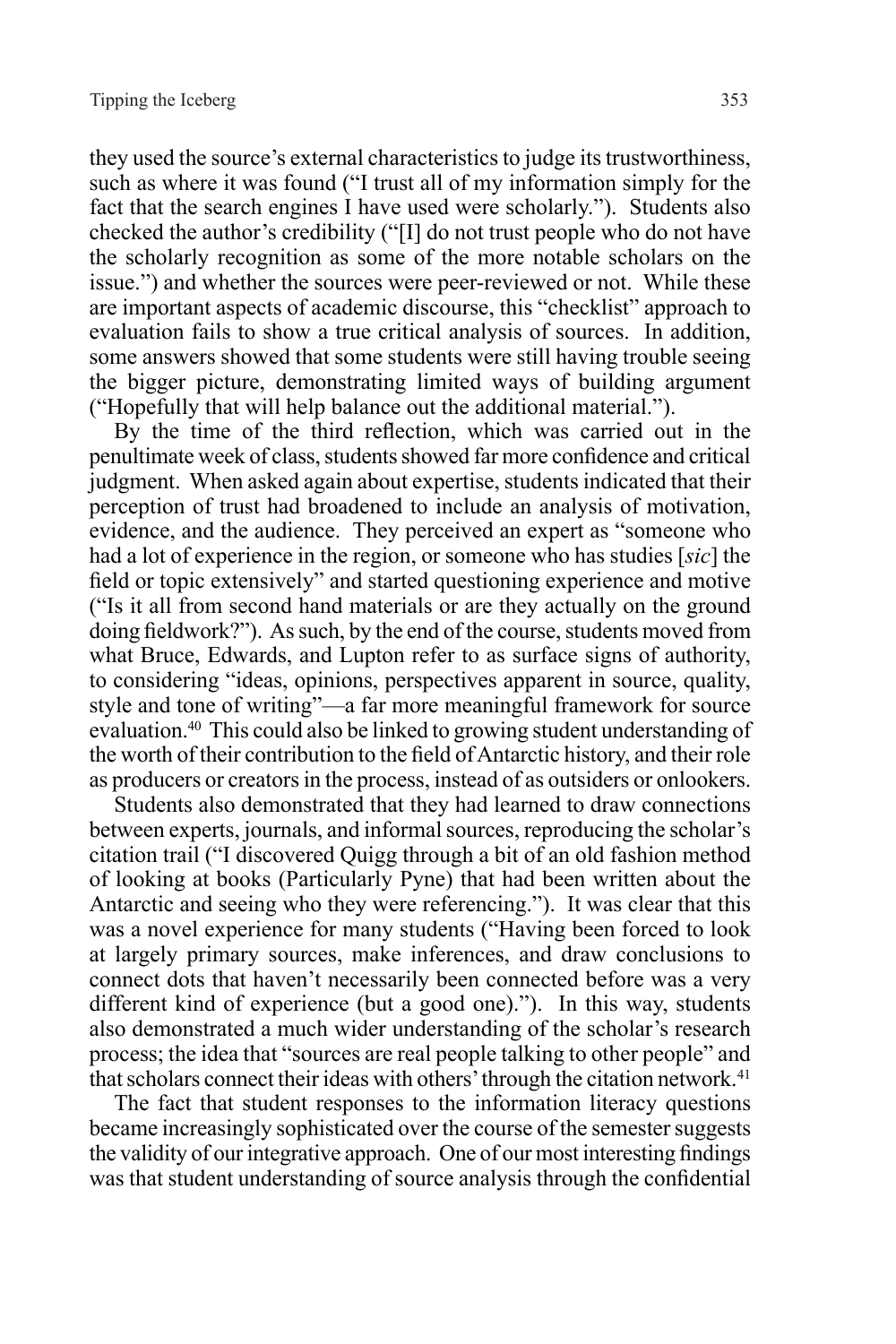surveys did not show an immediate improvement in the immediate aftermath of the specific information literacy exercise, even though these exercises were generally completed to a very high standard. This suggests that source analysis that is unconnected to the wider context of research and learning may not in itself be beneficial. It was the fact that students then had to put into practice the insights gained through thinking critically about information sources by then writing an extended paper that seems to have resulted in their increasingly sophisticated approach to information literacy. For the authors, this confirmed the ongoing worth of the traditional research assignment, albeit one redesigned to include more information literacy.

The final papers that were handed in at the end of the course were of a high quality, and, like the reflective prompts, showed significant improvement from the first drafts that were handed in earlier on in the semester. Notwithstanding these successes, it is clear that there are several limitations associated with this study. The class only consisted of nine participants (of whom eight consented for quotes from their reflective prompts and assignments to be included in this study), all of whom were undergraduate students at Colorado State University and were history majors. Furthermore, the authors did not assess previous iterations of this class and there was no control group. Similarly, the redesigned research assignment consisted of four new aspects; the practical exercise, the reflection, IL during the class, and the librarian presence. Assessment of the class did not attempt to differentiate between these aspects, and so it is impossible to understand how each part of this assignment helped develop student research habits. Given the relatively small number of students enrolled in this class and in previous classes, it is impossible to say whether the overall quality of the papers improved as a result of the focus on information literacy. However, within the context of PLEs and CIL, the final grade is only a small part of judging "success." Responses suggested that students took away skills that could be used in a future career and in other aspects of their lives, as this comment demonstrates: "I will take away the knowledge that primary and secondary sources can be found in more than just books and articles." Students also enjoyed both the authentic nature of the assignment ("I've also learned that it is both a challenging and rewarding experience to be the first (or one of the first) to tackle a subject.") as well as the process of inquiry ("I have greatly enjoyed doing the research on this topic that I am interested in on my own.").

# **Conclusion**

As a relatively new and interdisciplinary field, Antarctic history proved to be well suited to a course redesign based on the concepts of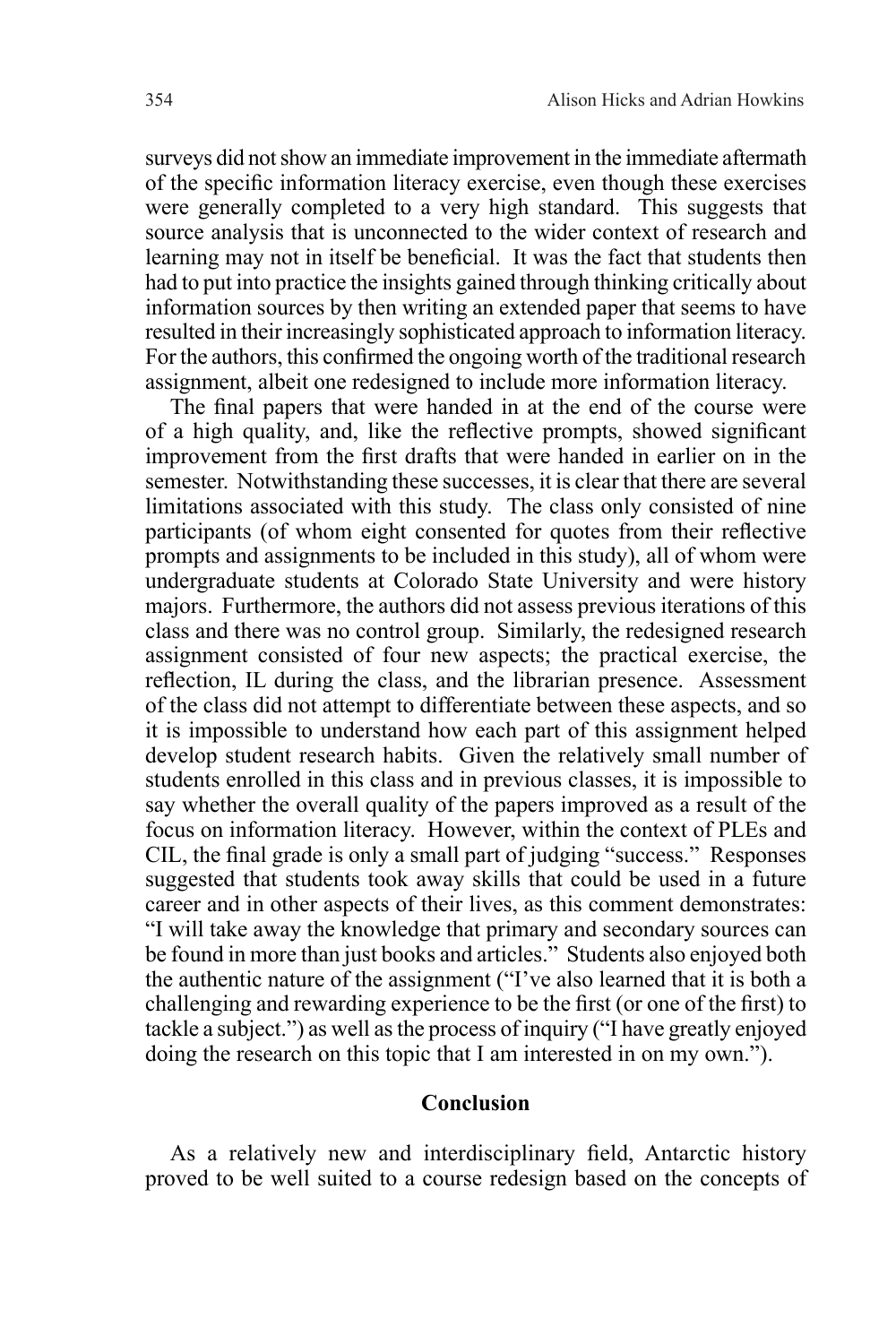the PLE and CIL. Students must navigate a relatively fluid information environment in which many themes remain unexplored or underexplored in the existing literature. As a consequence, students can rapidly become "experts" in their topic of interest, providing a wonderful opportunity for them to participate in the ongoing conversations of an authentic learning community. The collaborative approach taken by this paper lends itself most readily to adoption by courses that address similarly innovative topics that still have plenty of room for original research. Fields such as food history, environmental history, the history of sport, and certain approaches to state and local history spring readily to mind, but there are numerous others. Although there are obvious advantages in focusing on relatively specialized fields, there is no reason why history research seminars in more traditional topics such as the French Revolution or the Civil War should not be designed in a similar fashion. After all, if we believe that undergraduate students have nothing to contribute to a particular field, it is worth asking ourselves what such an attitude communicates to students about the nature of the historical discipline and their place within it. The collaborative approach outlined in this paper could in fact be a good way to reenergize traditional historical topics and engage students by focusing attention on new scholarly approaches and the potential for overlap with other research interests. An environmental history approach to the Civil War, for example, might make an excellent topic for integrating information literacy throughout the course. With a little flexibility and creativity, there is really no limit to the subject areas that might benefit to a collaborative approach to "tipping the iceberg" of the traditional research assignment.

The key to the successful course redesign of HIST 492 was the collaboration between a historian and a librarian. As mentioned at the beginning of this paper, it would be unreasonable to expect a historian to master the specialized literature and language of information studies, and similarly unrealistic to expect librarians to master the subject content of any course in which they would like to apply their expertise. Therefore, in most cases, a collaborative approach is the only feasible option. The way this collaboration functions will vary considerably from situation to situation, depending on the nature of the course, its position in the curriculum, and on the topic being taught. But there are several conclusions that we could draw from our experiment in course redesign. Firstly, we would stress the importance of the historian and librarian collaborating fully in the redesign of the course before the class is taught. This enables both participants to share their expertise and feel engaged with the process. Secondly, having information literacy concepts and assignments integrated throughout the course encourages students to view research as a fundamental part of the entire process, rather than simply a means to the end of a final paper.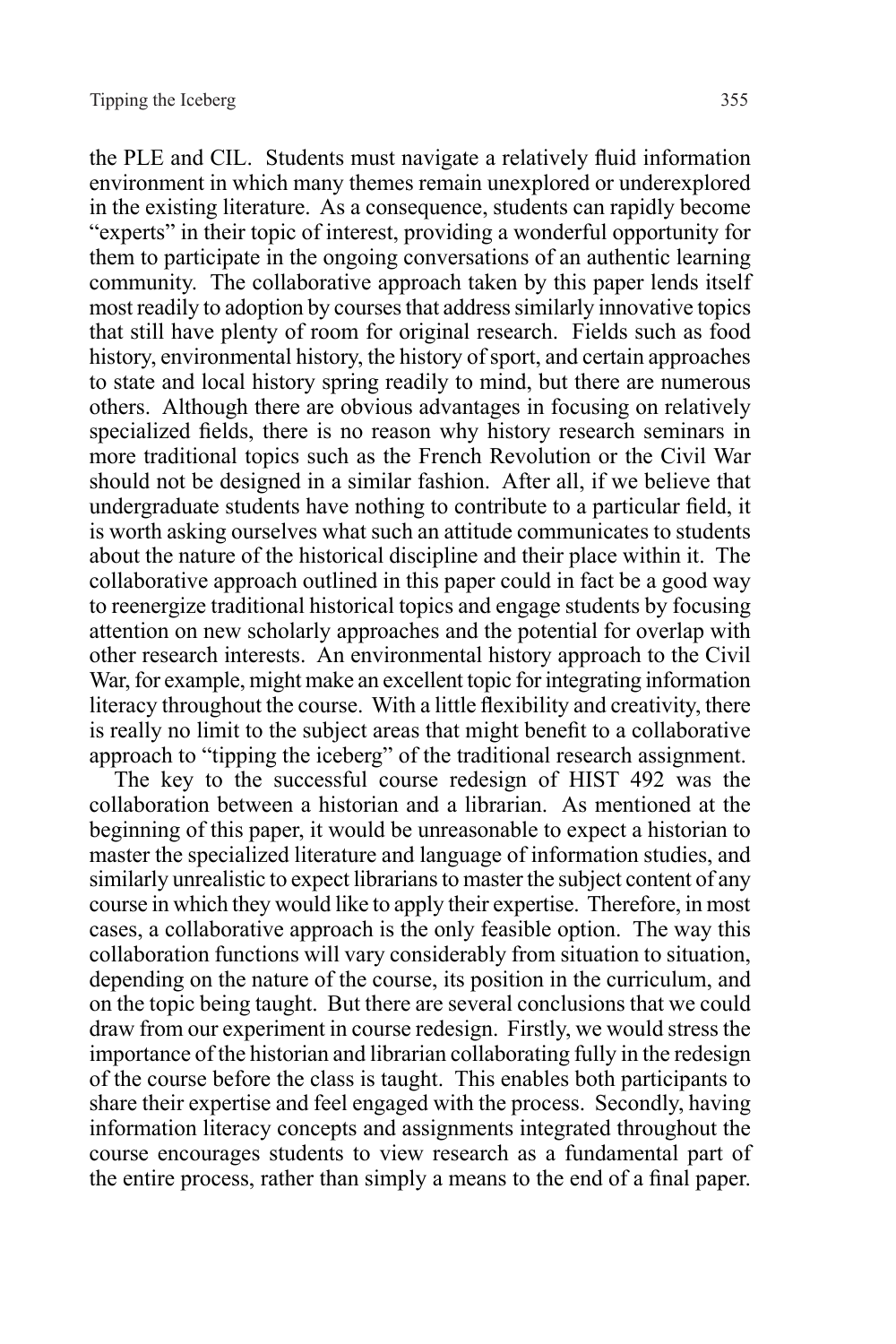Having the librarian participate in design and grading of at least one of the student assignments proved to be a useful means of encouraging direct interaction between the librarian and the students, which then continued throughout the semester. Thirdly, the emphasis on CIL and PLE encourages students to see themselves are participants in a much broader academic conversation, rather than being passive observers of a research process that has already taken place. The more that can be done to facilitate the sense that students are active contributors to the wider academic process, the greater the critical interest they have in this process, and the more excitement their own research tends to generate.

Despite the limitations of the evaluative process, we consider our experiences in collaborative course redesign to have been very successful, and we would encourage other historians and librarians to conduct similar experiments. There is certainly additional work involved at the outset of such a project for both the historian and the librarian, but we believe this effort to be worthwhile. Over time, we expect the additional workload to decrease and the course may in fact become easier to teach as students become more familiar with integrating critical insights from information studies into their historical research, thereby minimizing such problems as the inability to evaluate sources. We certainly intend to continue teaching HIST 492: History of the Antarctic Treaty System with the collaborative model outlined in this article. Future research could develop this work by expanding the assignment or the assessment. The study could be considerably broadened by integrating participants studying different aspects of history or different disciplinary areas. Assignments could build on this framework to place more emphasis on connection building or other areas of digital literacy, such as information creation and publication. New tools such as the social bookmarking site Diigo could also be used, which could provide further practical skills and an even more authentic learning experience for students.<sup>42</sup> Future research could also carry out more extensive assessment. A case study approach could enable triangulation of results, as could quantitative testing. A control group could investigate the value of each section of the assignment. Assessment in a larger class could also judge whether the assignment (and the librarian) contribution can scale upwards from the research seminar. Overall, the more experiments that take place in redesigning traditional research assignments, the greater will be our ability to assess and refine these collaborative endeavors. This can only contribute to improving the student experience of research seminars as well as better preparing them for twenty-first-century living and working information needs.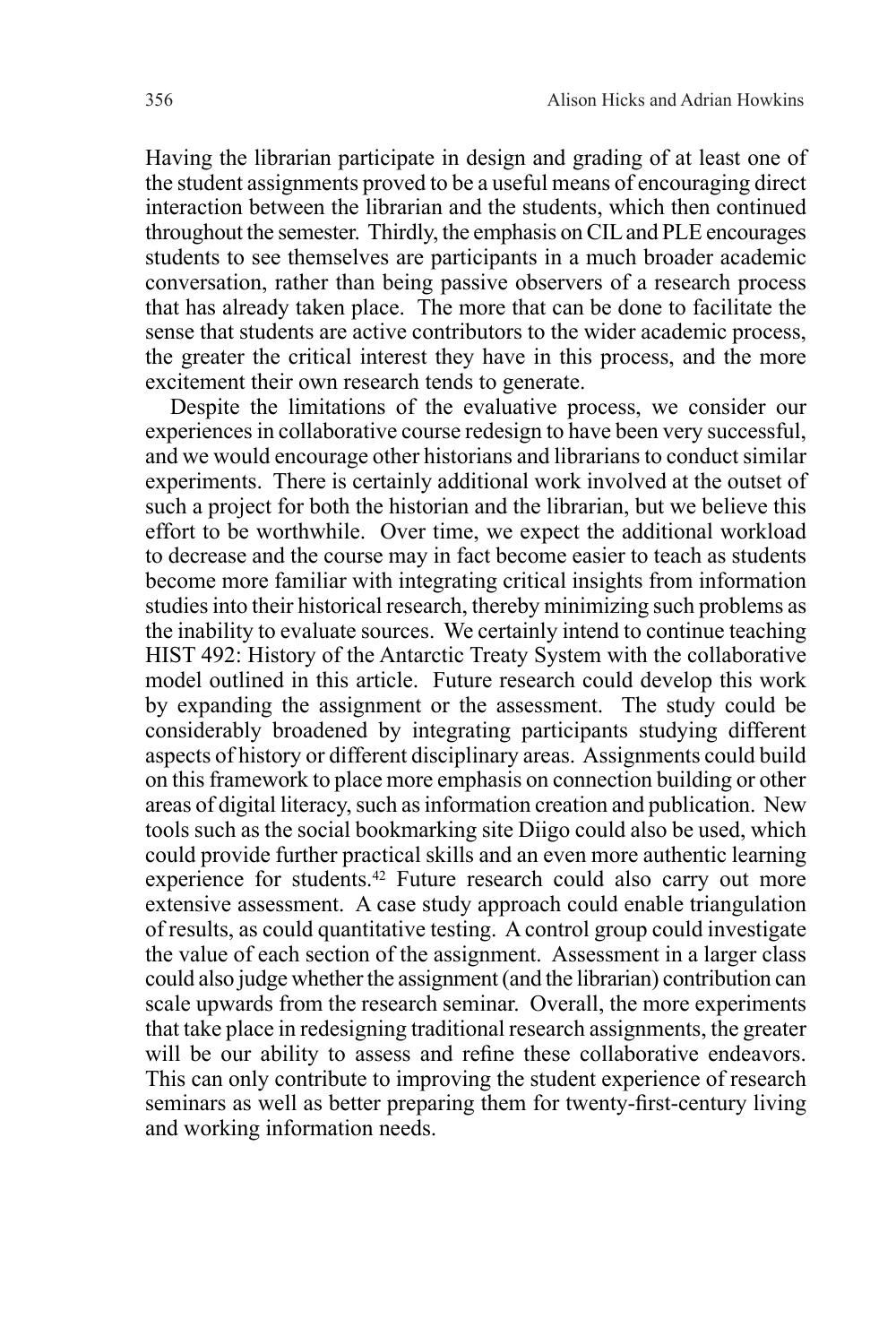# **Notes**

1. Gloria Leckie, "Desperately Seeking Citations: Uncovering Faculty Assumptions about the Undergraduate Research Process," *Journal of Academic Librarianship* 22, no. 3 (1996): 201-208.

2. Cullen Chandler and Alison Gregory, "Sleeping with the Enemy: Wikipedia in the College Classroom," *The History Teacher* 43, no. 2 (2010): 247-257.

3. Barbara Fister, "The Research Processes of Undergraduate Students," *Journal of Academic Librarianship* 18, no. 3 (1992): 163-169.

4. See in particular Richard Larson, "The 'Research Paper' in the Writing Course: A Non-Form of Writing," *College English* 44, no. 8 (1982): 811-816; and Barbara Fister, "Teaching the Rhetorical Dimensions of Research," *Research Strategies* 11, no. 4 (1993): 211-219.

5. Dominique Daniel, "Teaching Students How to Research the Past: Historians and Librarians in the Digital Age," *The History Teacher* 45, no. 2 (2012): 261-282.

6. Stephen J. Pyne, *The Ice* (London, United Kingdom: Weidenfeld & Nicolson, 2003); Tom Griffiths, *Slicing the Silence: Voyaging to Antarctica* (Cambridge, MA: Harvard University Press, 2007).

7. Philip W. Quigg, *A Pole Apart: The Emerging Issue of Antarctica* (New York: New Press, 1983).

8. "Antarctic Treaty Secretariat," *Antarctic Treaty Secretariat*, <http://www.ats.aq>; W. M. Bush, *Antarctica and International Law: A Collection of Inter-State and National Documents*, 3 vols. (London, United Kingdom: New York: Oceana Publications, 1982).

9. Patricia Bizzell and Bruce Herzberg, "Research as a Social Act," *The Clearing House* 60, no. 7 (1987): 303.

10. Leckie, 202.

11. Ibid.

12. John Doherty, "No Shhing: Giving Voice to the Silenced: An Essay in Support of Critical Information Literacy," *Library Philosophy and Practice* 9, no. 2 (2007): 5.

13. Barbara Fister, "Sources of Confusion," *Library Babel Fish*, 17 August 2011, <http://www.insidehighered.com/blogs/library\_babel\_fish/sources\_of\_confusion>.

14. James Elmborg, "Critical Information Literacy: Implications for Instructional Practice," *Journal of Academic Librarianship* 32, no. 2 (2006): 192-199.

15. Pavlina Radia and Paul Stapleton, "Unconventional Sources as a New Convention: The Shifting Paradigm of Undergraduate Writing," *The Internet and Higher Education* 12, no. 3 (2009): 156-164.

16. Stephen Downes, "New Technology Supporting Informal Learning," *Journal of Emerging Technologies in Web Intelligence* 2, no. 1 (2010): 28.

17. Doherty, 5.<br>18. Fister. "The

18. Fister, "The Research Processes," 163.<br>19. Ibid.

Ibid.

20. Fister, "Teaching the Rhetorical Dimensions of Research."

21. See Robert Stephens, Kathleen W. Jones, and Mark V. Barrow Jr., "The Book Project: Engaging History Majors in Undergraduate Research," *The History Teacher* 45, no. 1 (2011): 65-80, for a more complete examination of research assignments.

22. See Daniel, "Teaching Students How to Research the Past," for an excellent summary.

23. Julie Chapman and Michelle White, "Building Bridges with Faculty," *Technical Services Quarterly* 19, no. 1 (2001): 25-36; Alicia Ellison, "Positive Faculty/Librarian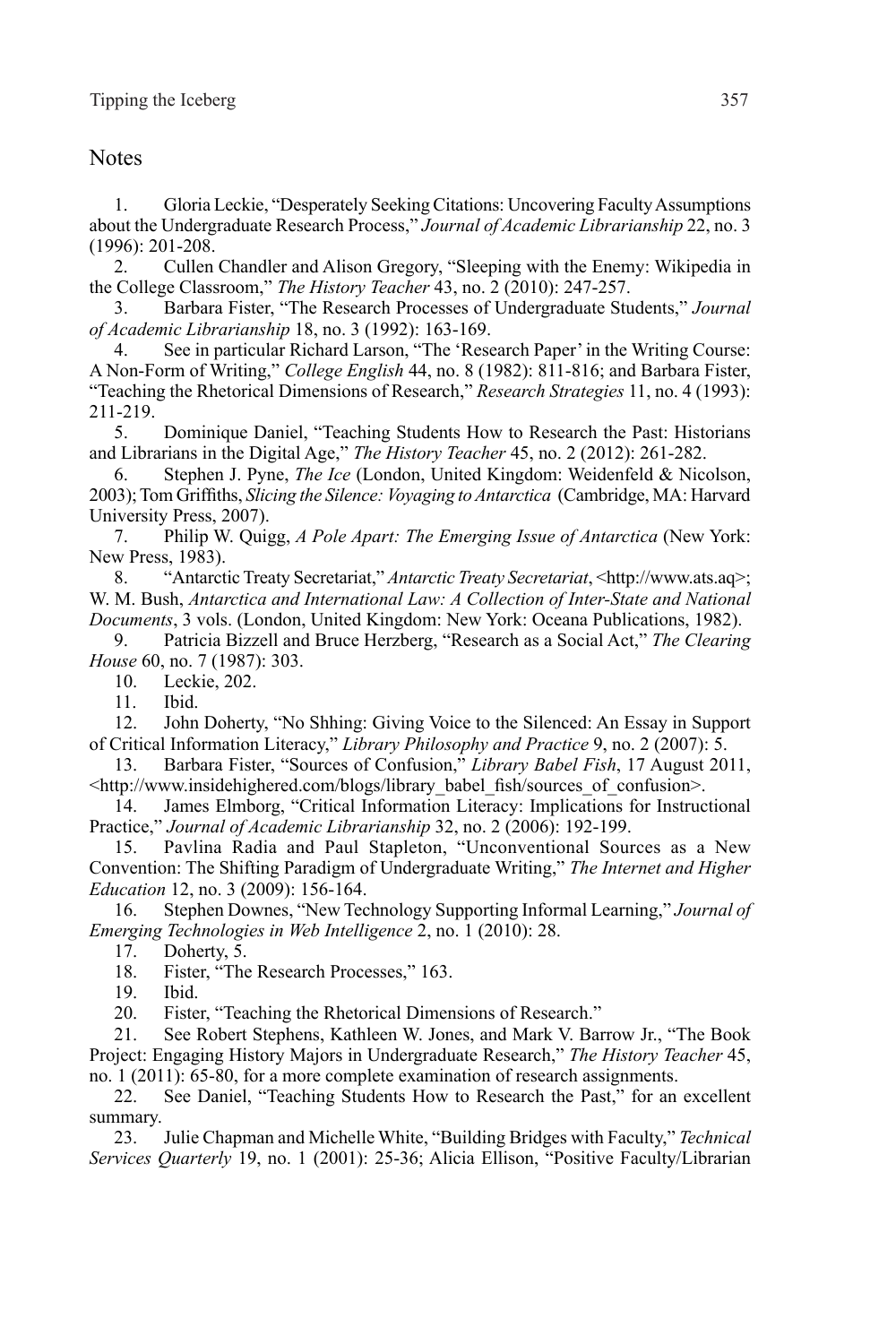Relationships for Productive Library Assignments," *Community & Junior College Libraries* 12, no. 2 (2004): 23-28; Deborah Fink, "What You Ask for Is What You Get: Some Dos and Don'ts for Assigning Research Projects," *Research Strategies* 4, no. 2 (1986): 91-93; Barbara Fister, "Fostering Information Literacy through Faculty Development," *Library Issues: Briefings for Faculty and Administrators* 29, no. 4 (2009); Emily Werrell and Theasa L. Wesley, "Promoting Information Literacy through a Faculty Workshop," *Research Strategies* 8, no. 4 (1990): 172-180.

24. Anne-Marie Deitering and Kate Gronemyer, "Beyond Peer-Reviewed Articles: Using Blogs to Enrich Students' Understanding of Scholarly Work," *portal: Libraries and the Academy* 11, no. 1 (2011): 489-503.

25. See Graham Attwell, "Personal Learning Environments - The Future of eLearning?" *Lifelong Learning* 2 (2007): 1-8; Ilona Buchem, Graham Attwell, and Ricardo Torres, "Understanding Personal Learning Environments: Literature Review and Synthesis through the Activity Theory Lens," *Learning* 54, no. 2 (2011): 1-33; Mohamed Chatti, Mohamed Agustiawan, Matthias Jarke, and Marcus Specht, "Toward a Personal Learning Environment Framework," *International Journal of Virtual and Personal Learning Environments* 1, no. 4 (2010): 66-85; Sebastian Fiedler and Terje Valjataga, "Personal Learning Environments: Concept or Technology?" *International Journal of Virtual and Personal Learning Environments* 2, no. 4 (2011): 1-11.

26. EDUCAUSE Learning Initiative (ELI), "Seven Things You Should Know about Personal Learning Environments," 2009, <http://net.educause.edu/ir/library/pdf/ELI7049. pdf>.

27. Stephen Downes, "Pedagogical Foundations for Personal Learning," *SlideShare*, 10 January 2010, <http://www.slideshare.net/Downes/pedagogical-foundations-forpersonal-learning>.

28. For the PLE in a high school environment, see Wendy Drexler, "The Networked Student Model for Construction of Personal Learning Environments: Balancing Teacher Control and Student Autonomy," *Australasian Journal of Educational Technology* 26, no. 3 (2010): 369-385; Buffy Hamilton, "Embedded Librarianship: A High School Case Study," *E-Reference Context and Discoverability in Libraries: Issues and Concepts* (2011): 237-253.

29. Association of College and Research Libraries (ACRL), "Information Literacy Competency Standards," *ACRL* (1999), <http://www.ala.org/acrl/standards/ informationliteracycompetency>.

30. Allan Luke and Cushla Kapitzke, "Literacies and Libraries: Archives and Cybraries," *Pedagogy, Culture and Society* 7, no. 3 (1999): 483.

31. Siva Vaidhyanathan, "Afterword: Critical Information Studies," *Cultural Studies* 20, no. 2-3 (2006): 303.

32. Christine Pawley "Information Literacy: A Contradictory Coupling," *Library Quarterly* 73, no. 4 (2003): 422-452.

33. Claire McGuinness, "What Faculty Think - Exploring the Barriers to Information Literacy Development in Undergraduate Education," *The Journal of Academic Librarianship* 32, no. 6 (2006): 580.

34. Buchem, Attwell, and Torres, "Understanding Personal Learning Environments."<br>35. Heidi Jacobs and Dale Jacobs, "Transforming the One-Shot Library Session into

35. Heidi Jacobs and Dale Jacobs, "Transforming the One-Shot Library Session into Pedagogical Collaboration: Information Literacy and the English Composition Class," *Reference User Services Quarterly* 49, no. 1 (2009): 75.

36. Alison J. Head and Michael B. Eisenberg, "Assigning Inquiry: How Handouts for Research Assignments Guide Today's College Students," Project Information Literacy (2010): 1-41.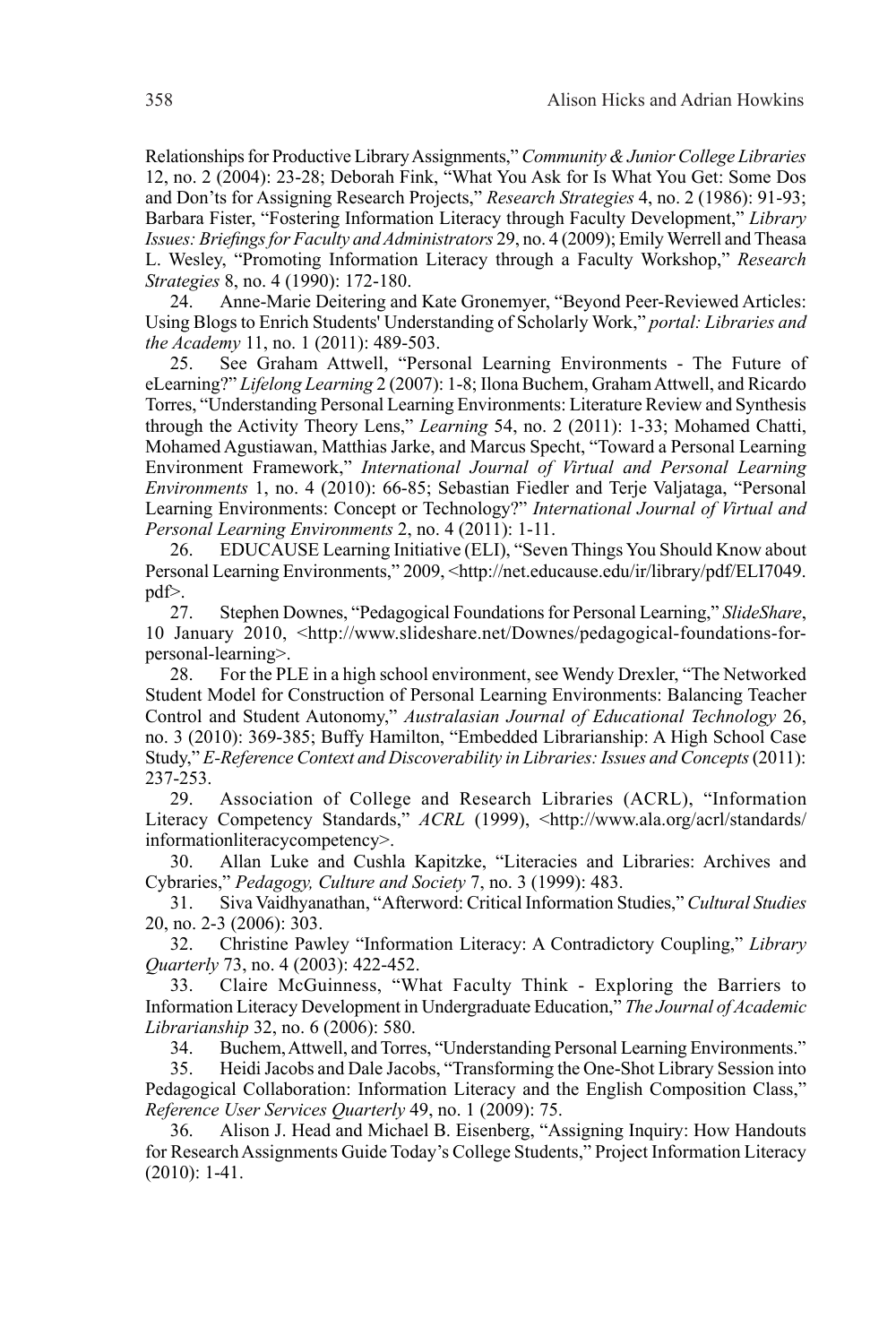37. Joan K. Lippincott, "Developing Collaborative Relationships: Librarians, Students, and Faculty Creating Learning Communities," *College & Research Library News* 63, no. 3 (2002): 191.

38. Barbara Fister, "Teaching Research as a Social Act," *RQ* 29 (1990): 505-509.

Radia and Stapleton, "Unconventional Sources as a New Convention," 157.

40. Christine Bruce, Sylvia Edwards, and Mandy Lupton, "Six Frames for Information Literacy Education: A Conceptual Framework for Interpreting the Relationships between Theory and Practice," *Education* 5, no. 1 (2006): 14.

41. Barbara Fister, "Resisting the Robo-Assignment" (blog), *Library Babel Fish*, 2 May 2012, <http://www.insidehighered.com/blogs/library-babel-fish/resisting-roboassignment>.<br>42. For

42. For an example, see Adrienne Blackwell-Starnes, "Academic Research, Professional Discourse: Social Bookmarking as a Catalyst for Rhetorical Research Pedagogies," (Ph.D. diss., University of North Texas, 2011).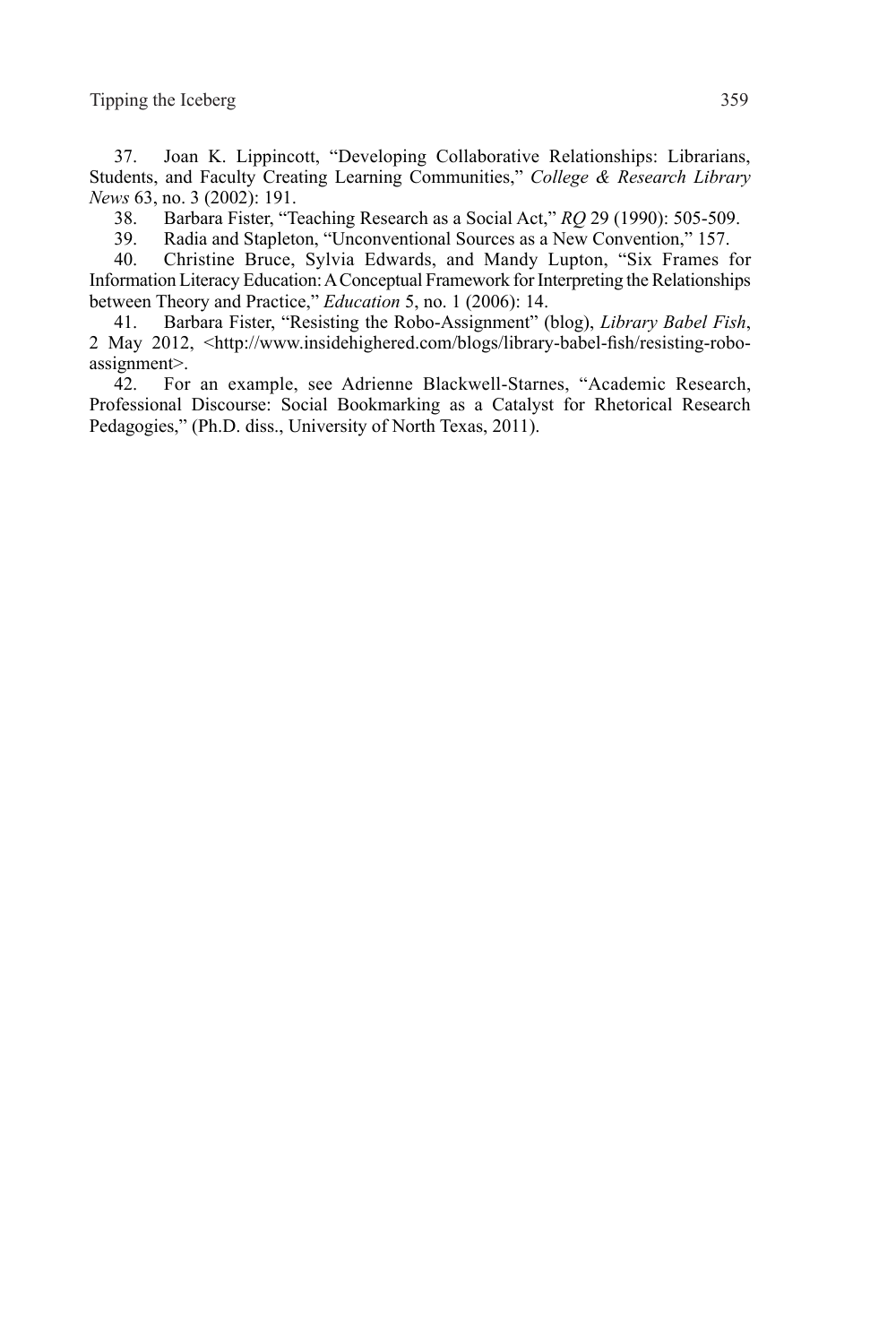# Appendix A: Revised Syllabus for HIST 492

# **HIST 492 (005): The Antarctic Treaty System**

**Instructor:** Adrian Howkins **Semester:** Fall 2012 **Class Hours:** Tuesday 9:00-11:50 **Location:** Clark B374 **Office:** Clark B368 **Office Hours:** Tuesday 2:00-3:30, Thursday 11:30-12:15, and by appointment. **Office Telephone:** 491 6418 **E mail:** howkins@mail.colostate.edu

#### **Course Outline**

This course will explore opportunities for writing environmental histories of Antarctica by focusing on the history of the Antarctic Treaty System (ATS). Signed in 1959 and ratified two years later, the Antarctic Treaty created a "continent dedicated to peace and science." Over time, the ATS has evolved into one of the world's most innovative environmental protection regimes. Antarctic science has played a major role in the study of global warming, and it was in Antarctica that the hole in the growing ozone layer was first revealed. The history of the ATS offers excellent opportunities to investigate the intersections of science, politics and the environment in one of the world's most fascinating places. The course will offer substantial exposure to the fields of environmental history, history of science, political history, and diplomatic history.

The primary focus of this course is on writing an extended essay on some aspect of the ATS using primary and secondary sources. Students will learn to "think historically" by conducting original historical research. A significant portion of the class will be dedicated to teaching historical research skills, *and a particular emphasis will be placed on thinking broadly about finding, evaluating, and using information in support of the research process.* By the end of the course students will have experience in using primary and secondary documents to construct and sustain an extended historical argument. In addition to writing an extended paper, students will learn to present and defend their work orally, and to offer constructive advice to their peers. The structure of the course will help to promote an atmosphere of mutual learning, and students will be expected to revise their work before final submission in response to written and oral comments.

#### **Class Expectations**

Since this is a capstone seminar, the class expectations are a little different from most upper division courses. The focus of this class is a 16-20 page research paper (12 pt, double-spaced), which requires significant work out of class hours. Over the first half of the semester you will be expected to come to class every week, and keep up with all the

**Comment [a1]:** Emphasis on the research process was added in the course outline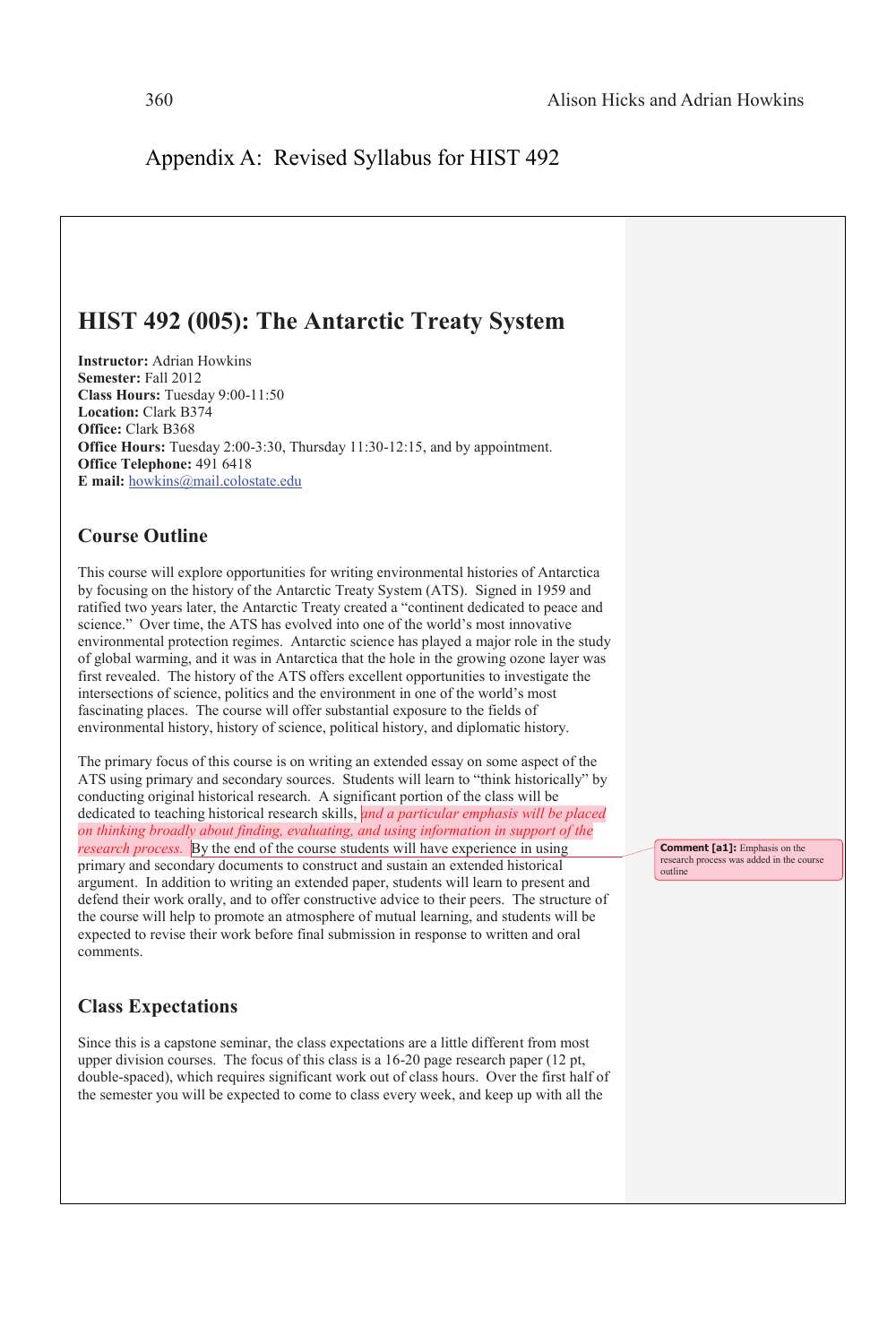required reading. In the middle of the semester there will be a two week "writing period." Towards the end of the semester you will again be required to come to class to present your work and to attend the presentations of your classmates. All students are required to comply fully with the University's policy on academic integrity (available at http://www.catalog.colostate.edu/front/policies.aspx). Failure to do so may result in an automatic F grade for the class, and your case being reported to Conflict Resolution and Student Conduct Services. I will request students to write out and sign the CSU honor pledge on their research proposal, draft research paper, and research paper: "*I pledge on my honor that I have not received or given any unauthorized assistance in this exam [assignment].*" Students are also required to comply fully with the rules for using the course blog (see below). Please see me early in the semester if you have questions or concerns regarding any aspect of the class.

### **Course Structure**

For the first half of the class, the class will meet every Tuesday morning from 9.00 – 11:50. The first half of these classes will be dedicated to a seminar discussion of the weekly readings, and to a brief outline of the major themes in Antarctic history. After a 10 minute break, the second half of the class will be used to discuss practical aspects of writing extended research papers: writing proposals, *obtaining useful and reliable information*, using primary documents, writing, and individual meetings regarding your research. Following two weeks dedicated to writing with no class, on **Tuesday 23 October** (Week 10), the first drafts of your final papers are due, and we will discuss strategies for giving presentations. Weeks 11, 12, and 13 will be dedicated to individual presentations of your research. Final papers will be due in class on **Tuesday 4 December**.

#### **Course Blog**

This seminar will use a course blog at: http://atshistory.wordpress.com/ Students will post their weekly response papers on the blog by midnight on the Sunday before class. These response papers will then be open for comments from other students before the Tuesday class. *The blog will also be used for posting proposals, the information literacy exercise, and first drafts*. The blog will be an integral part of the course, and students are expected to treat it as such. The blog may not be used for anything but course related purposes, and students must remain polite and respectful in all their posts and comments. For grading purposes, hard copies of response papers must be brought to class on Tuesday.

#### **Assignments**

Blog Response Papers: (3 x 5%) 15%

**Comment [a2]:** The research process is specifically highlighted in the structure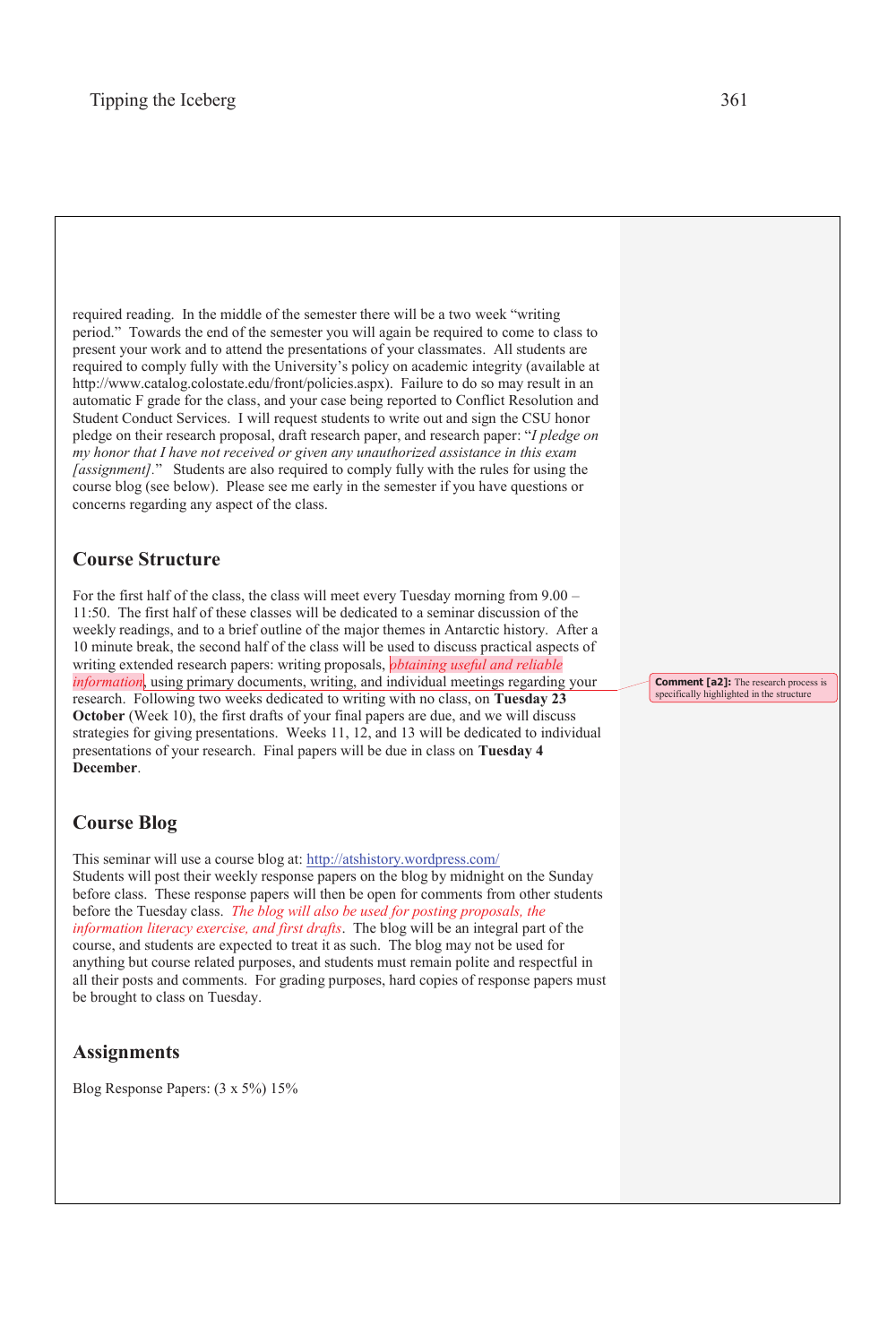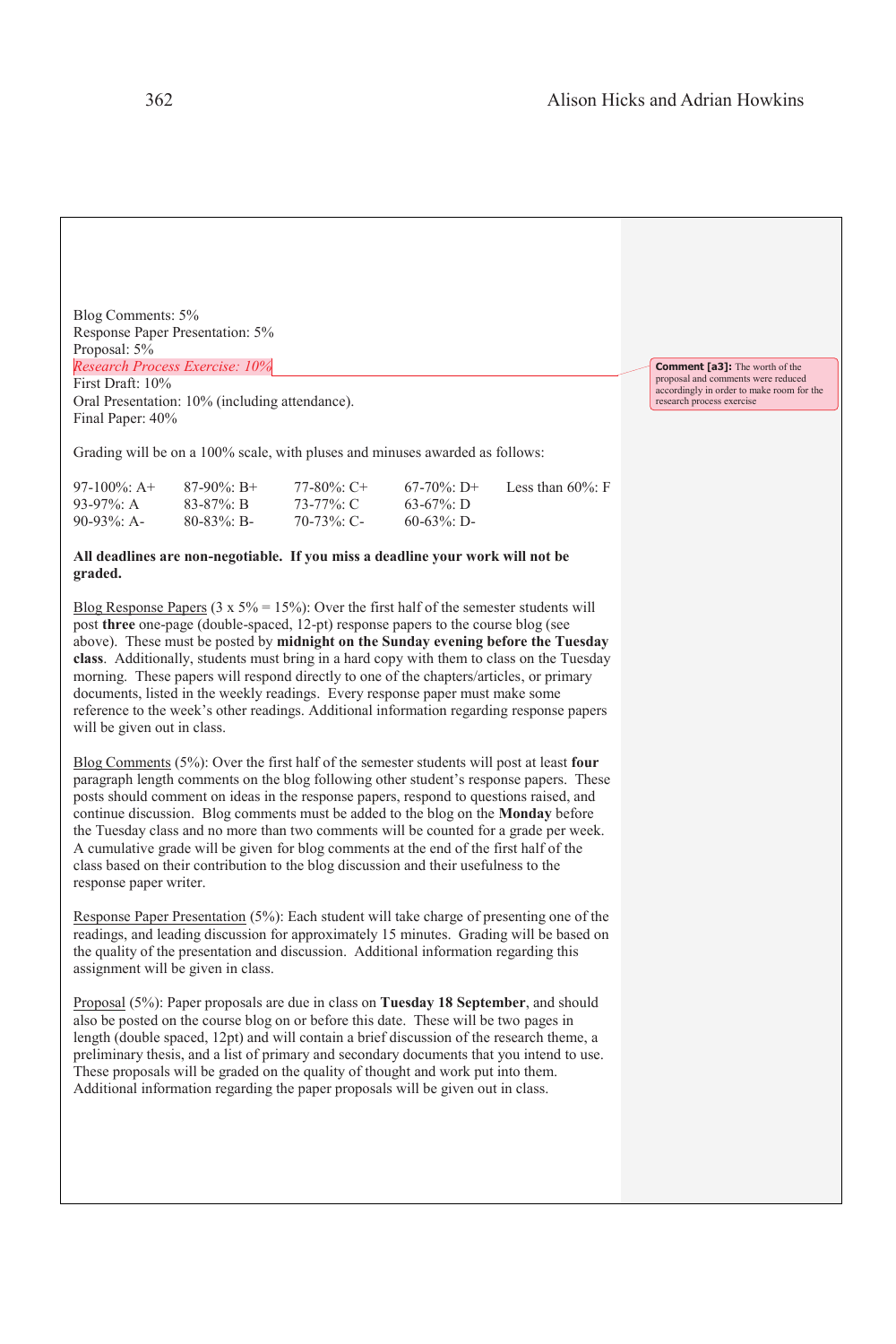*Research Process Exercise (10%): Each student will provide a detailed analysis of four information sources on their chosen research topic. This assignment should be posted to the course blog before class on Tuesday 2 October. Additional information regarding this exercise will be given out in class.* 

First Draft (10%): A first draft of your final paper is due in class on **Tue 23 October**, and the drafts should also be posted to the course blog on or before this date. This first draft must be at least 12 pages long, and failure to reach this page requirement will be treated as a missed deadline. The purpose of this draft is not to hand in a final, polished version of your paper, but rather to present your argument and evidence in essay format for comments and suggestions. These drafts will be graded on the quality of thought and work put into them. I will give substantial written feedback on these drafts, and I will encourage students to meet with me to discuss their work. Additional information regarding the first draft will be given out in class.

Oral Presentation (10%, including attendance): A schedule for oral presentations of research will be made in class on Thursday March 12. These will take place during the classes of **30 Oct, 6 Nov, and 13 Nov**. Students will have 15 minutes to present their research, followed by 15 minutes for questions, comments and discussion. This use of Power Point or similar presentation software is strongly encouraged. Students will be graded on the clarity of their presentation, as well as the quality of their thesis and research. Most importantly, students will have an opportunity to incorporate suggestions and comments following their presentation into their final paper before submission. We will discuss oral presentation strategies during the class of Tuesday 23 October. Students will lose one letter grade from their presentation grade for each presentation class missed without reasonable explanation.

Final Paper (40%): The final 16-20 page paper (12pt, double-spaced) is due in class on **Tuesday 4 Dec**. Students will be expected to have responded to my comments on their drafts and to suggestions following the oral presentations.

#### **Required Reading**

In addition to e-reserves available through the Morgan Library and handouts, students are required to purchase the following two texts available from the Student Bookstore:

Stephen Pyne, *The Ice: A Journey to Antarctica* (various editions).

Tom Griffiths, *Slicing the Silence: Voyaging to Antarctica* (2008).

Please also see: http://lib.colostate.edu/research/history/Antarctica.html

**Comment [a4]:** A brief explanation was provided in the syllabus, but a handout closer to the time provided clearer explanations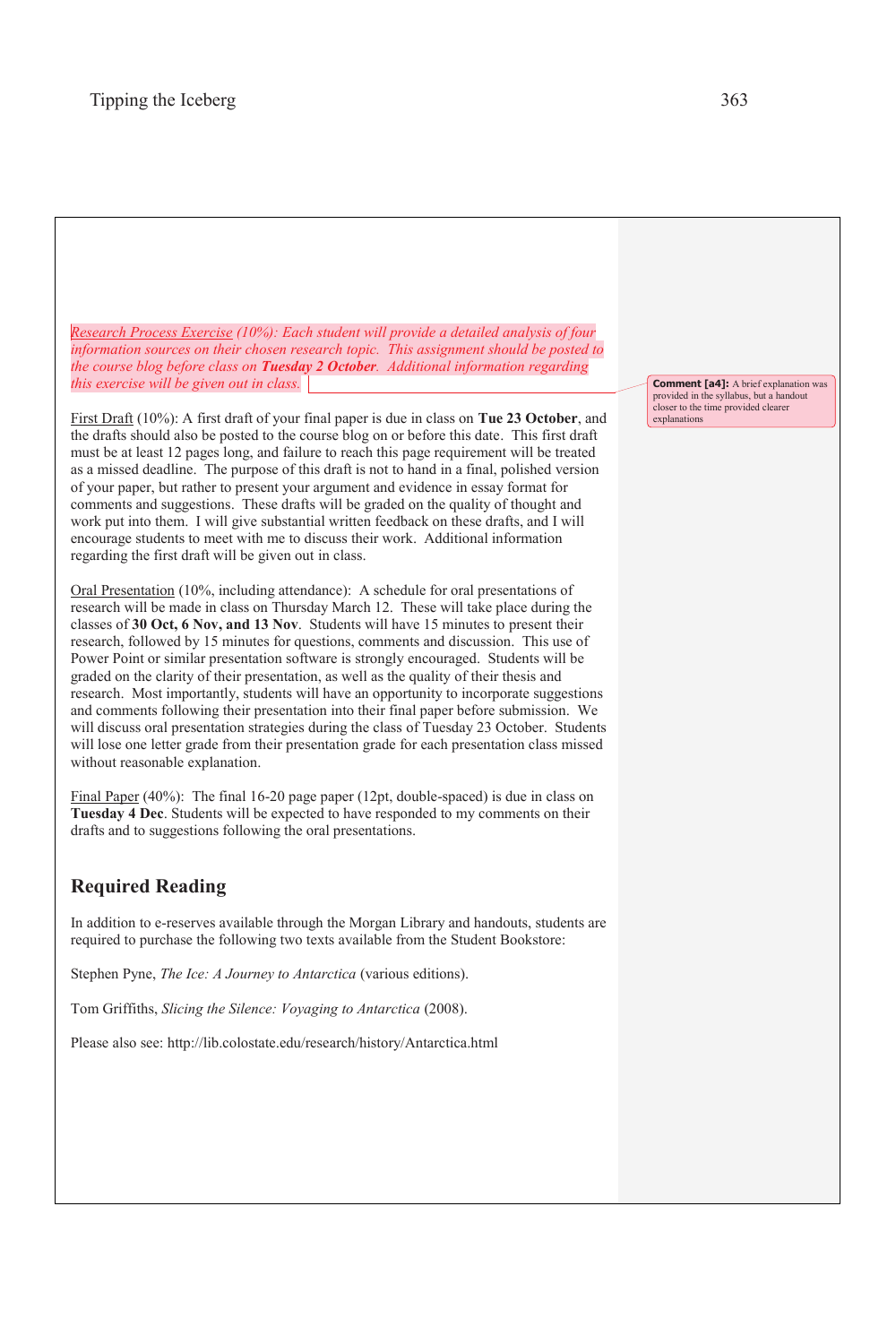# **Course Schedule**

**Week 1 (Tue 21 Aug)** 

Introduction.

#### **Week 2 (Tue 28 Aug)**

1<sup>st</sup> Half: Reading discussion: Themes in the history of the Antarctic Treaty System. 2<sup>nd</sup> Half: Writing Research Proposals.

#### Reading:

Pyne, 8."The Cold Peace: The Geopolitics of Antarctica."

Griffiths, [273-295] "Green Crusaders: Greenpeace and Greenhouse."

[E Reserve] William Fox, 7."Pole" in *Terra Antarctica* (2005).

Primary Document: The Antarctic Treaty, 1 December 1959. [available at http://www.nsf.gov/od/opp/antarct/anttrty.jsp]

#### **Week 3 (Tue 4 Sep)**

1<sup>st</sup> Half: Reading Discussion: Discovery and the Heroic Era. *2nd Half: Information Resources.*

Reading:

Pyne, 4. "Heart of Whiteness: The Literature and Art of Antarctica."

Griffiths, [5-31] "The Fire on the Snow."

[E Reserve] Max Jones, 3. "Disaster in Antarctica," in *The Last Great Quest* (2003).

Primary Document: [E Reserve] Robert Falcon Scott, From The Diaries of the Terra Nova Expedition, [305-348] in Anthony Brandt, *The South Pole: A Historical Reader.*

#### **Week 4 (Tue 11 Sep)**

NO CLASS: Week off to conduct preliminary research and write research proposal.

**Comment [a5]:** The research process was addressed four times as the major topic<br>of the class (week 3,5,6,7) as well as the<br>exercise and the surveys. Previous classes had 1 library session only.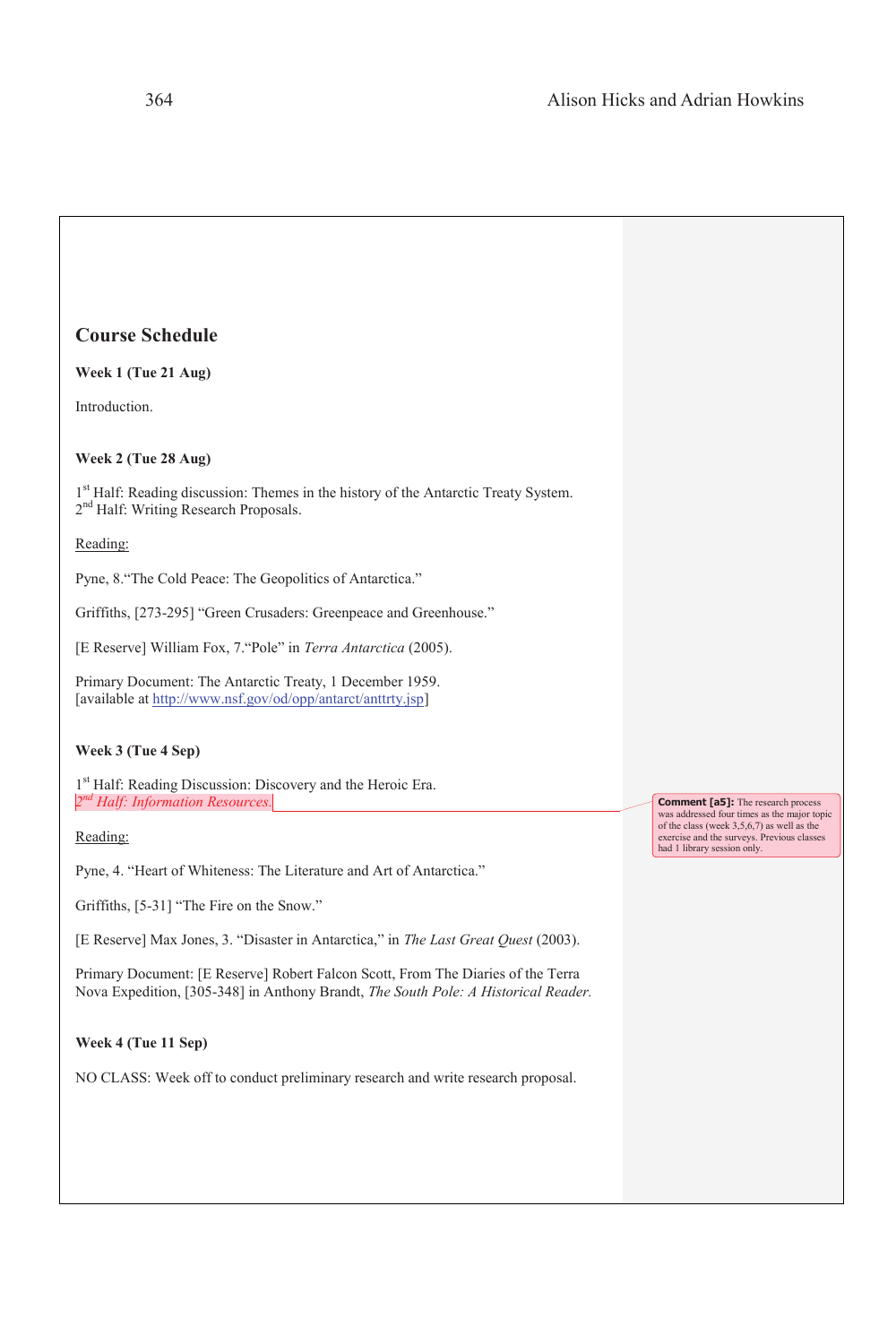#### **Week 5 (Tue 18 Sep)**

1<sup>st</sup> Half: Reading Discussion: The Geopolitics of Antarctica. 2nd Half: *Finding and Using primary documents.* **RESEARCH PROPOSAL DUE (5%).** *[Information Literacy Survey One]*

Reading:

Griffiths, [107-133] "Planting Flags: Claiming the Ice."

[On Line Article] Adrian Howkins, "Icy Relations: The Emergence of South American Antarctica during the Second World War." *Polar Record* 42(221) 2006.

[E Reserve] Philip Quigg, 4. "Territorial Claims," in *A Pole Apart* (1983).

Primary Document: Joint Declaration of Argentina and Chile, 12 July 1947.

#### **Week 6 (Tue 25 Sep)**

1<sup>st</sup> Half: Reading Discussion: The IGY and the Origins of the Antarctic Treaty. 2nd Half: *Thinking about the research process.*

#### Reading:

Griffiths, [133-157] "Cold Peace: Reds down Under."

[E Reserve] Belanger, 1. "The International Geophysical Year: Idea to Reality," in *Deep Freeze: the United States, the IGY, and the origins of Antarctica's Age of Science*.

[E Reserve] Klaus Dodds, 5. "Managing the Antarctic Problem," in *Pink Ice.* 

Primary Document: Indian Explanatory Memorandum, 16 October 1956.

#### **Week 7 (Tue 2 Oct)**

1<sup>st</sup> Half: Reading Discussion: Science and Conservation. 2nd Half: *Discussion of Research Process Exercise and Writing research papers. RESEARCH PROCESS EXERCISE DUE.*

Reading: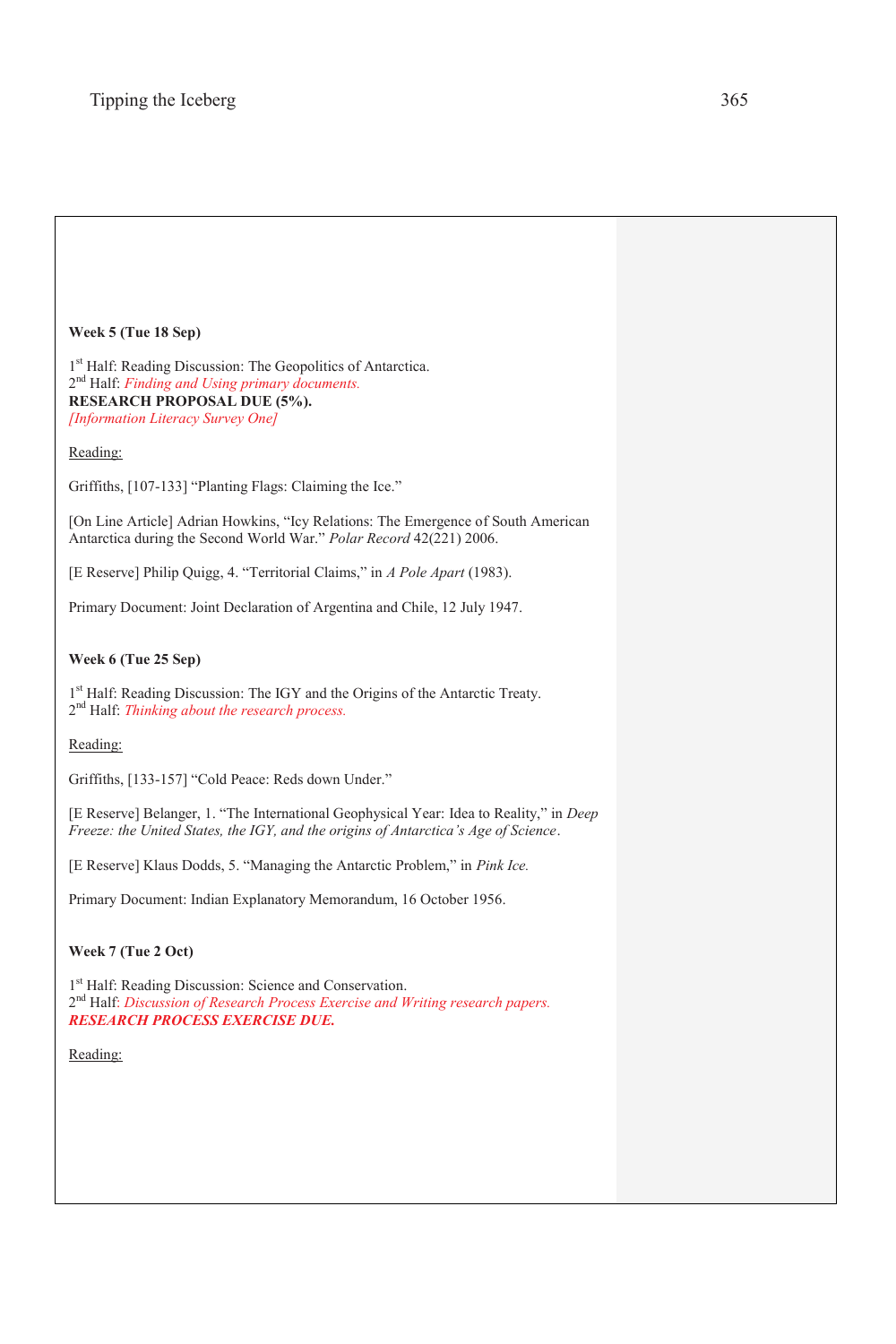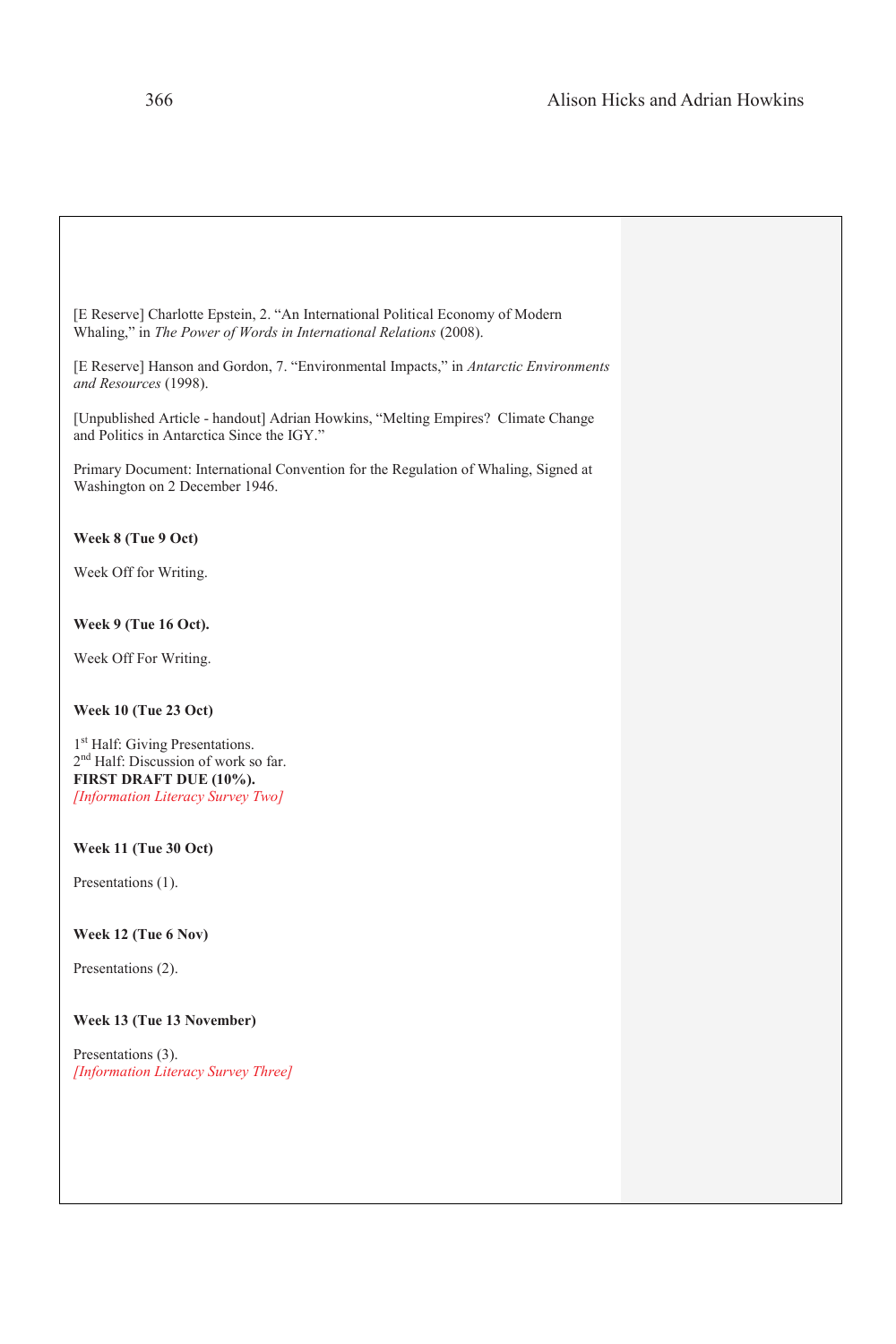**Week 14 (Tue 20 Nov)**

NO CLASS: THANKSGIVING HOLIDAY.

**Week 15: (Tue 27 Nov)**

Individual Student Meetings.

**Week 16: (Tue 4 Dec)**

Final Class. **FINAL PAPERS DUE.** *[Final Information Literacy Survey]* **Comment [a6]:** This focused on the

class handout but is not specifically covered in our paper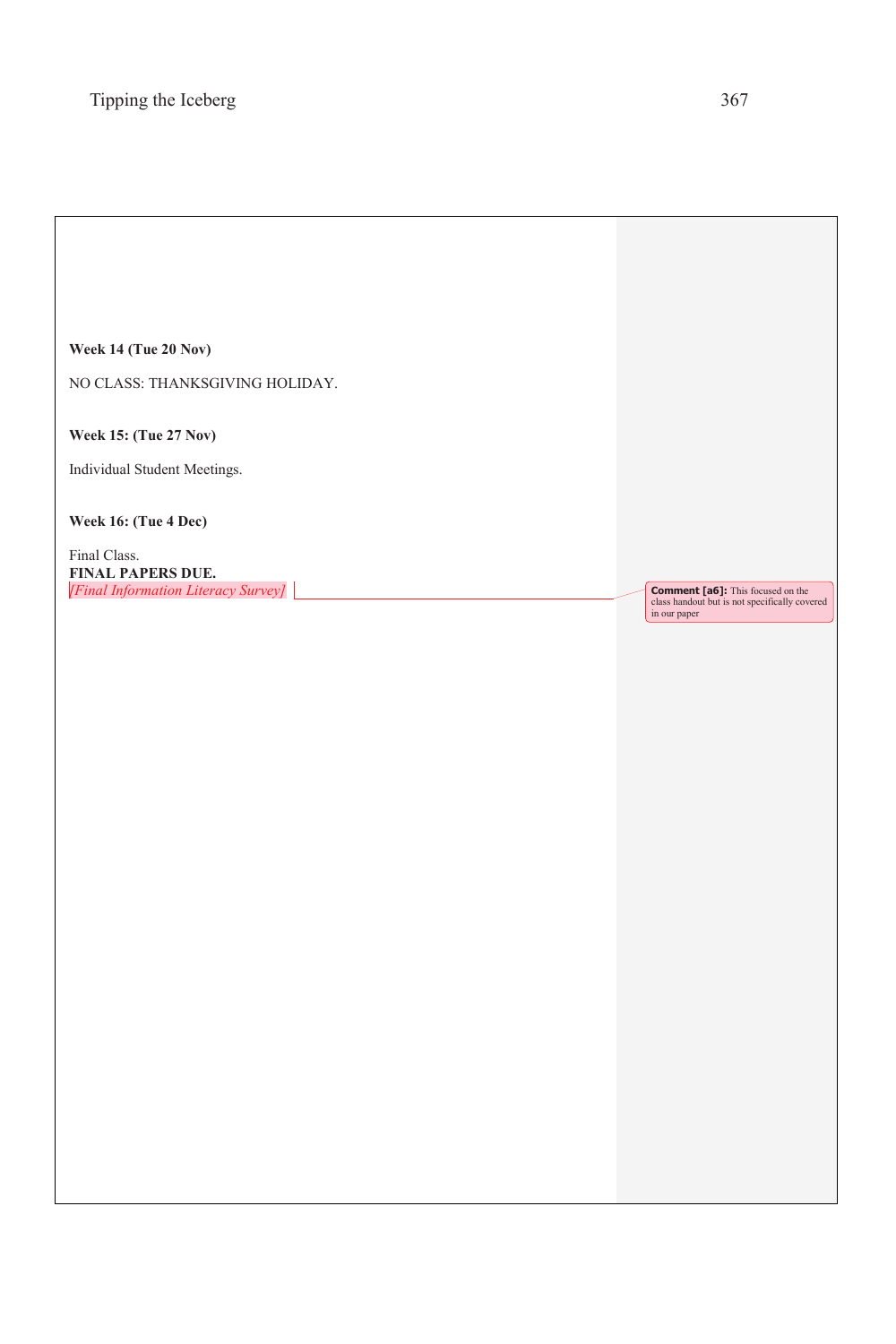# Appendix B: Student-Based Research Assignment for HIST 492

# **HIST 492: Research Assignment** DUE: 4th October, 2013 WORTH: 10% Researching topics in the field of Antarctic Studies is often quite different than researching more established historical topics. The field is much newer, which means that much relevant information is available online; it's inter-disciplinary, so information is found in a wide variety of places, including international organizations, national governments, data sets, legal docs, archives and blogs; it's ongoing in a variety of different countries; it's often contested and open for interpretation. It's also underdeveloped, which means that you can become the "expert" in your topic. This assignment is designed to help you start curating and sharing relevant information in your area, thereby actively contributing to the knowledge of the field. Using the resources on the blog or your own research skills, please find: ● An expert or knowledgeable person about your topic ● A journal related to your topic ● A blog (or informal source) related to your topic ● An organization or community that works on or has contributed to your topic On the class blog, link to and analyze each source briefly, considering: ● How did you find this source? ● Why did you pick it? ● How will this contribute to your paper? ● What connections between sources or ideas did you discover? Things to think about: ● In this assignment, you're going to be writing about the big ideas in the field; what have other people already learned about your topic? Who are the key people or groups involved in your topic? Where are they publishing their work? Where does their information come from? How do you know who or what to pay attention to? Why is your source worth the reader's attention? ● When you find a potential source, ask yourself: what it is about? Who is the audience? How might it be useful? What are its drawbacks? ● Remember: you can ask a librarian for help! (alison.hicks@colorado.edu) **Grading Rubric Exemplary Accomplished Developing Content added** Adds appropriate sources to class blog Adds mostly appropriate sources to class blog Adds a few appropriate sources to the blog **Content evaluation** Coherent, focused Fairly focused Descriptive reflection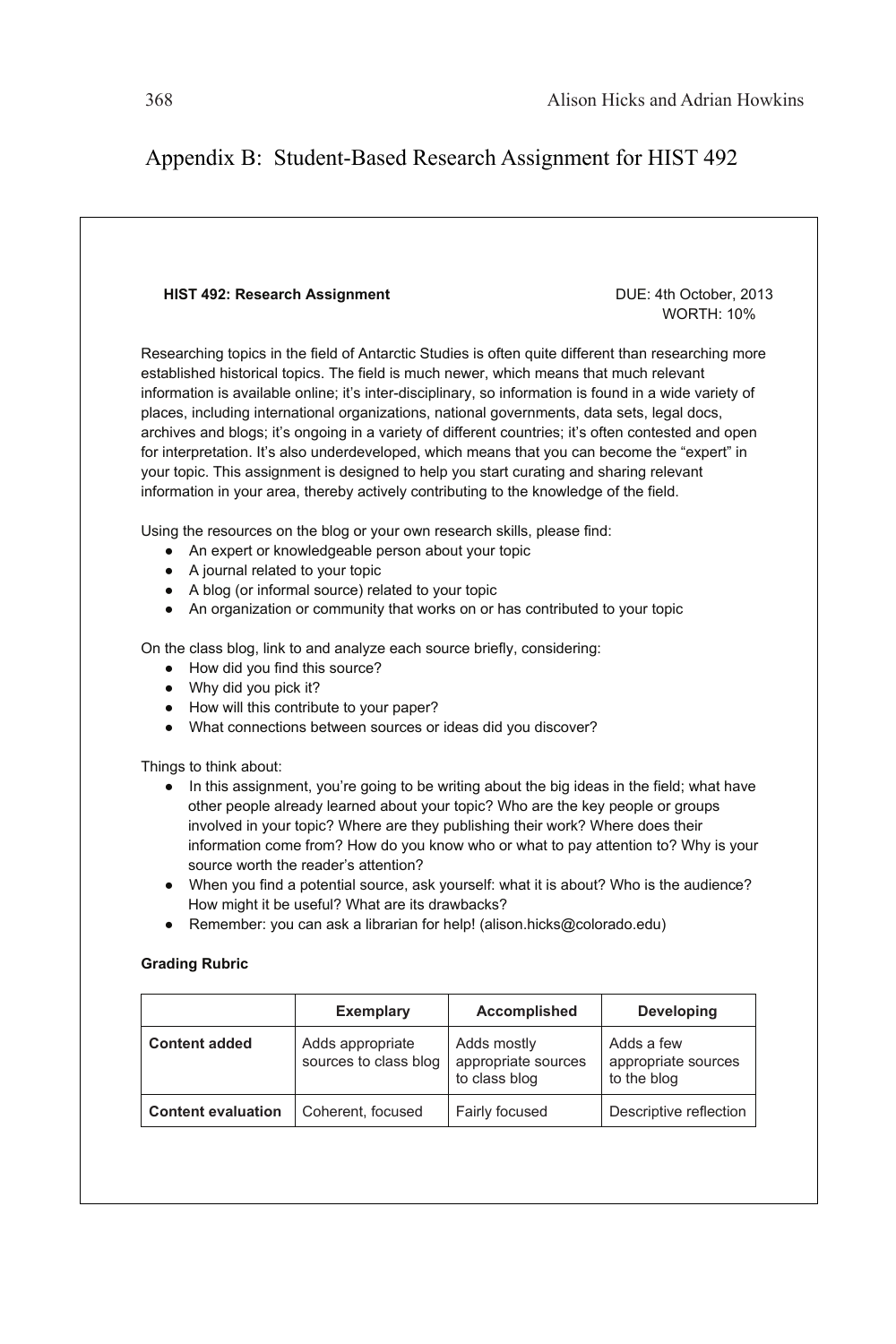|                                                            | reflection that<br>develops thoughtful<br>connections between<br>sources, topic and<br>analysis. Shows<br>in-depth engagement<br>with the topic. | reflection where<br>connections are<br>made between<br>sources, topic and<br>analysis; yet may<br>remain undeveloped.<br>Shows moderate<br>engagement with the<br>topic.                                                                                                                                                                                                                                  | that displays some<br>connection between<br>sources, topic and<br>analysis. Shows<br>passing engagement<br>with the topic.                                                                                                                                                                                                                                                                                                      |
|------------------------------------------------------------|--------------------------------------------------------------------------------------------------------------------------------------------------|-----------------------------------------------------------------------------------------------------------------------------------------------------------------------------------------------------------------------------------------------------------------------------------------------------------------------------------------------------------------------------------------------------------|---------------------------------------------------------------------------------------------------------------------------------------------------------------------------------------------------------------------------------------------------------------------------------------------------------------------------------------------------------------------------------------------------------------------------------|
| <b>Resources</b><br>Finding people<br>$\bullet$<br>$\circ$ |                                                                                                                                                  |                                                                                                                                                                                                                                                                                                                                                                                                           | Think what clues you can draw from books or articles you have found: Who are                                                                                                                                                                                                                                                                                                                                                    |
| $\circ$<br>Finding organizations                           | Commitment? Clarity?                                                                                                                             | international orgs, governments, political scientists, "amateurs", explorers etc.<br>(academic social networks)? Do they have a blog? Twitter?<br>$\circ$ Think how Google can help you: use the advanced search to limit and narrow.<br>○ What constitutes an expert? Openness? Publishing record? Where they work?<br>orgs, governments, political scientists, "amateurs", explorers etc.               | Do they have a research profile in Google Scholar, Mendeley or academia.edu,<br>$\circ$ Think what clues you can draw from books or articles you have found: What are<br>the key organizations involved in your topics? Where do researchers or authors<br>work? Think about the different fields that may be involved- science, international<br>• Think how Google/Wikipedia can help you: use the advanced search to narrow. |
| Finding journals<br>$\circ$                                | Treaty Secretariat, Byrd Polar Research Center)                                                                                                  | o Also try: http://ucblibraries.colorado.edu/govpubs/int/internat.htm<br>Antarctica; journal, periodical, serial. What journals have published the articles<br>publication records. Worldcat lists library holdings from all over the US.<br>(Accessible from the library website: http://lib.colostate.edu/) Google Scholar<br>Metrics can help (http://scholar.google.com/citations?view_op=top_venues) | Where do some of your authors keep getting cited? Do the organizations publish<br>any journals? Think about different keywords for your search: eq Antarctic, Polar,<br>you're reading for class? What journals do big Polar libraries hold? (Eg Antarctic<br>$\circ$ The library has several tools such as Web of Science which can help you analyze                                                                           |
|                                                            | Finding blogs or informal sources<br>newsletters? Blogs? Twitter? Online magazines?<br>search. Think about timeliness and currency.              | $\circ$ What is an informal source? Where else may people publish? Organization<br>○ Use Google limiters or specialized blog search engines to narrow down your                                                                                                                                                                                                                                           |                                                                                                                                                                                                                                                                                                                                                                                                                                 |